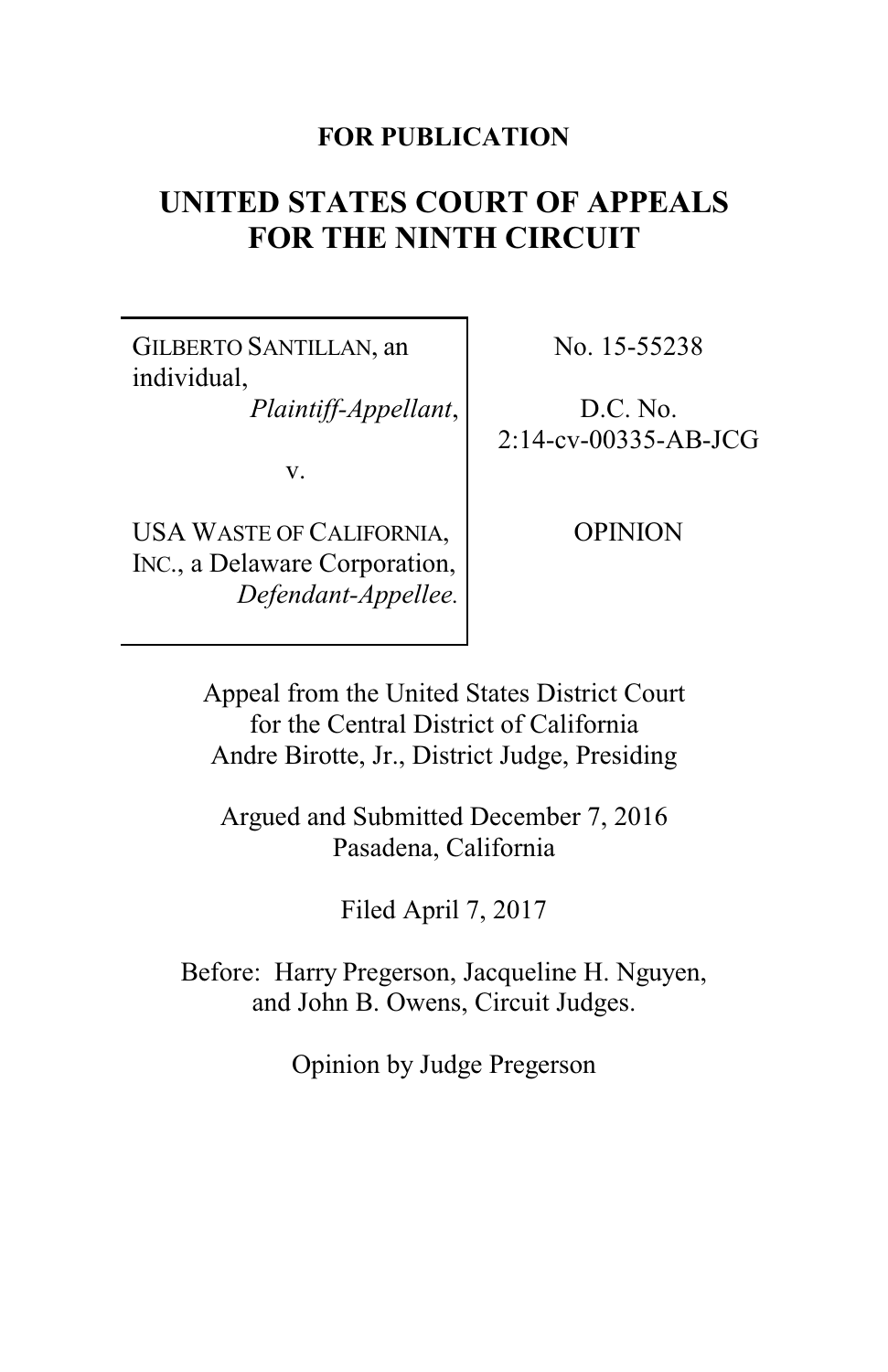### **SUMMARY\***

#### **Employment Discrimination**

The panel reversed the district court's grant of summary judgment in favor of USA Waste of California, Inc. on Gilberto Santillan's wrongful termination claim under California law based on age discrimination and retaliation; affirmed the district court's denial of Santillan's request for leave to amend the complaint; and remanded for further proceedings.

The panel held that the district court erred in holding that Santillan failed to establish a *prima facie* age discrimination claim. The panel further held that USA Waste failed to rebut the presumption of unlawful discrimination because it did not offer a legitimate reason for firing Santillan when USA Waste's only proffered reason was Santillan's failure to provide proof of his legal right to work in the United States as required by the Immigration Reform and Control Act of 1986 (IRCA). Specifically, the panel held that IRCA exempted Santillan from the proof of employment eligibility that USA Waste demanded. The panel also held that making Santillan's reinstatement contingent upon such proof would violate California public policy.

The panel held that Santillan established a *prima facie* retaliation case and a presumption of unlawful retaliation. Specifically, the panel held that the district court erred in concluding that Santillan did not engage in protected activity

**<sup>\*</sup>** This summary constitutes no part of the opinion of the court. It has been prepared by court staff for the convenience of the reader.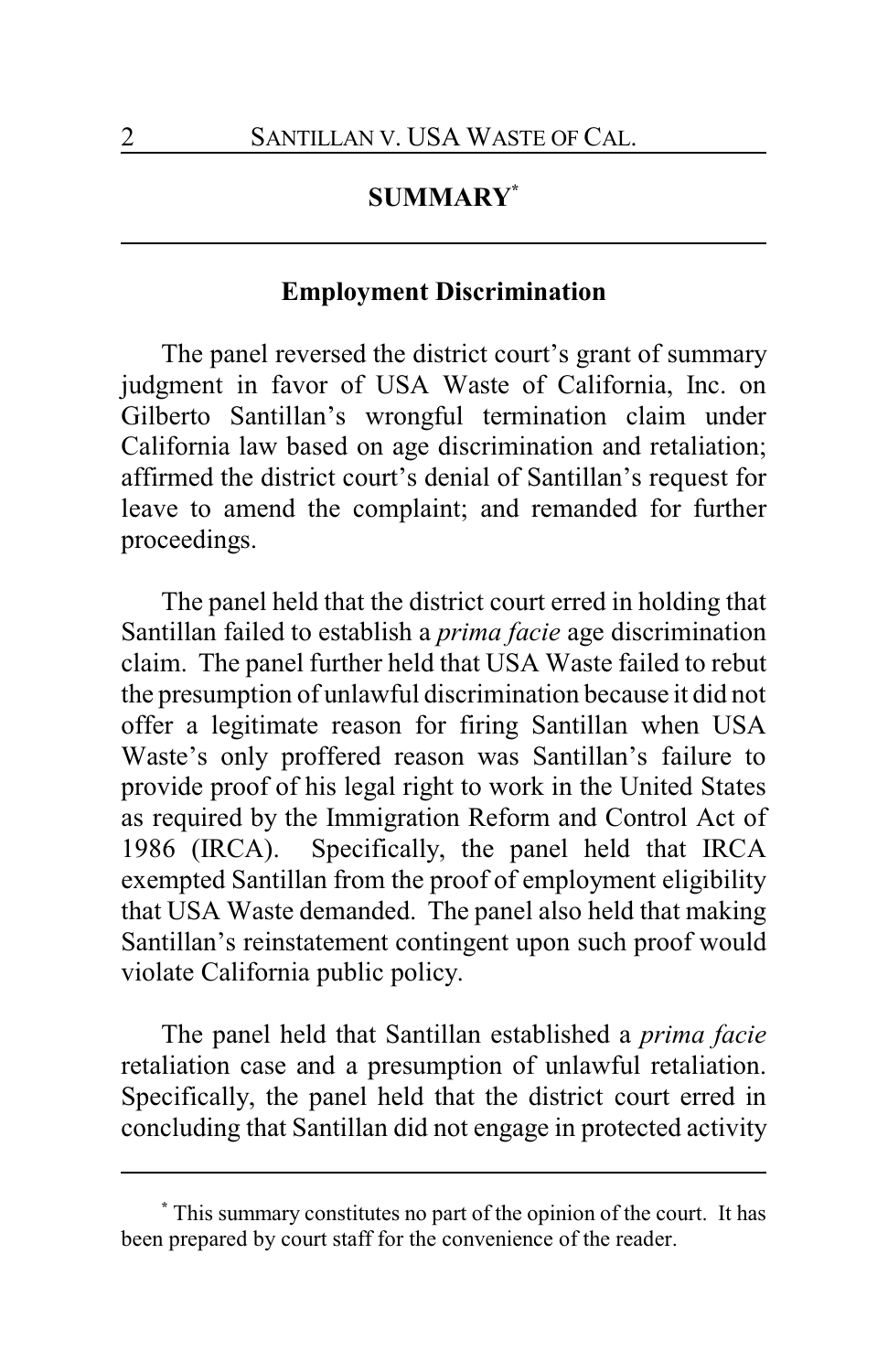when he used an attorney to negotiate his reinstatement. The panel held that California public policy protected Santillan's right to representation by an attorney to negotiate the terms and conditions of employment. The panel further held that Santillan established a nexus between his termination and his protected activity where USA Waste fired Santillan because he was represented by his attorney at the settlement agreement negotiations.

Finally, the panel held that the district court did not abuse its discretion by denying Santillan's request for leave to amend the complaint. The panel held that Santillan failed to show he was diligent in seeking to amend the complaint because his request to amend came eight months after the deadline for making such a request.

#### **COUNSEL**

Holly Noelle Boyer (argued), and Andrew N. Chang, Esner Chang & Boyer, Pasadena, California; Louanne Masry and John C. Taylor, Taylor & Ring LLP, Los Angeles, California; for Plaintiff-Appellant.

Christopher J. Boman (argued), Fisher & Phillips LLP, Irvine, California; Kristen J. Nesbit, Fisher & Phillips LLP, Los Angeles, California; for Defendant-Appellee.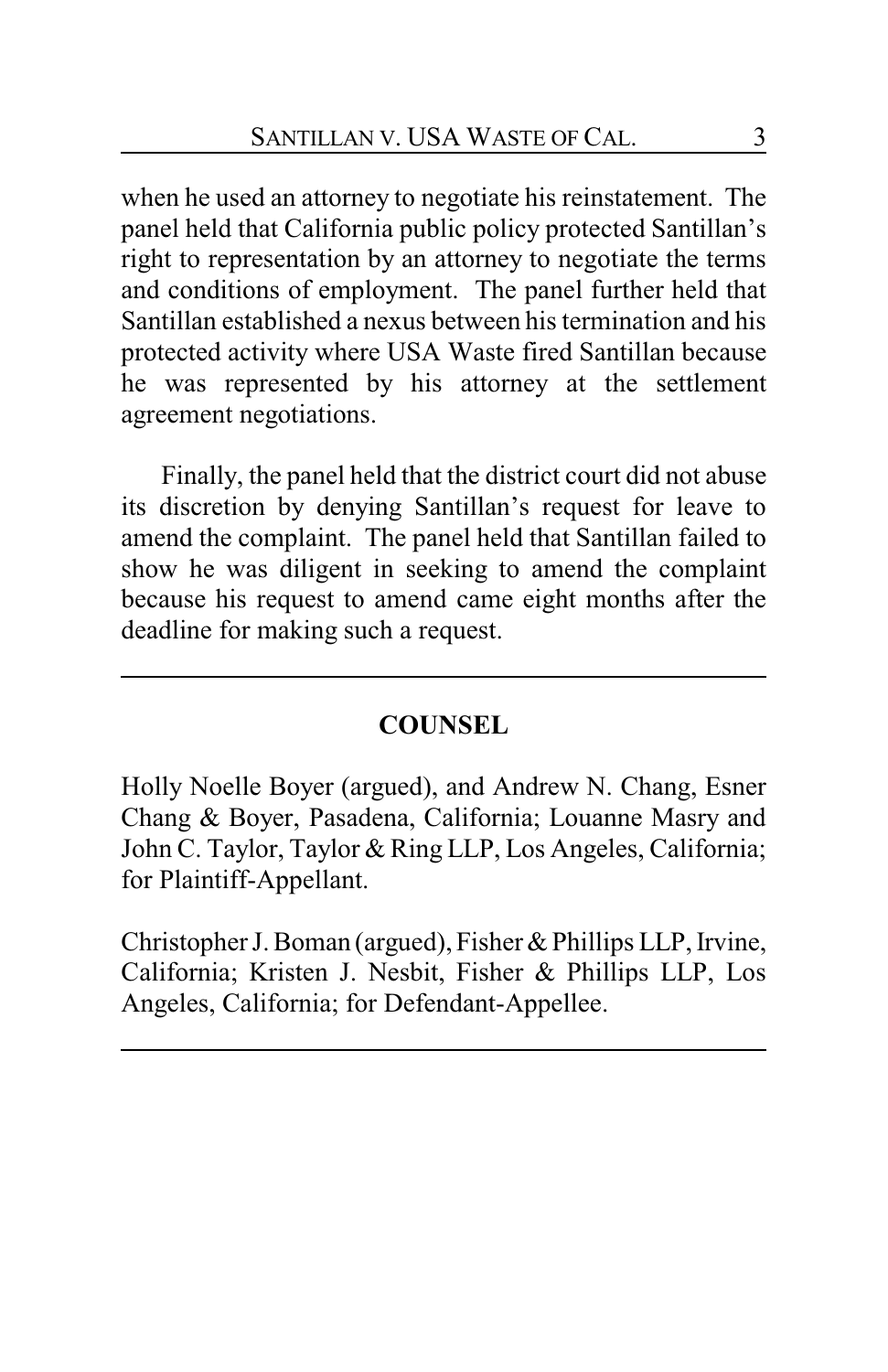#### **OPINION**

PREGERSON, Circuit Judge:

#### **INTRODUCTION**

This case arises from a wrongful employment termination dispute between Gilberto Santillan, a 53-year-old garbage truck driver, and his employer of 32 years, USA Waste of California, Inc. ("USA Waste"). Santillan filed this action against USA Waste alleging a wrongful termination claim based on age discrimination and retaliation. The district court granted summary judgment in favor of USA Waste.

We have jurisdiction under 28 U.S.C. § 1291. We reverse. We hold that the district court erred by granting summary judgment in favor of USA Waste because (1) Santillan established a *prima facie* case under both his age discrimination and retaliation theories; and (2) USA Waste failed to introduce any evidence that it had a legitimate reason for firing him.

We also hold that the district court did not abuse its discretion when it denied Santillan's oral request for leave to amend the complaint eight months after the filing deadline.

#### **FACTUAL BACKGROUND**

Gilberto Santillan started working for USA Waste as a residential garbage truck driver in 1979.**<sup>1</sup>** For 32 years, he serviced the community of Manhattan Beach, California.

**<sup>1</sup>** Unless otherwise indicated, this factual background contains facts that either are undisputed or USA Waste has conceded are immaterial and therefore do not foreclose summary judgment.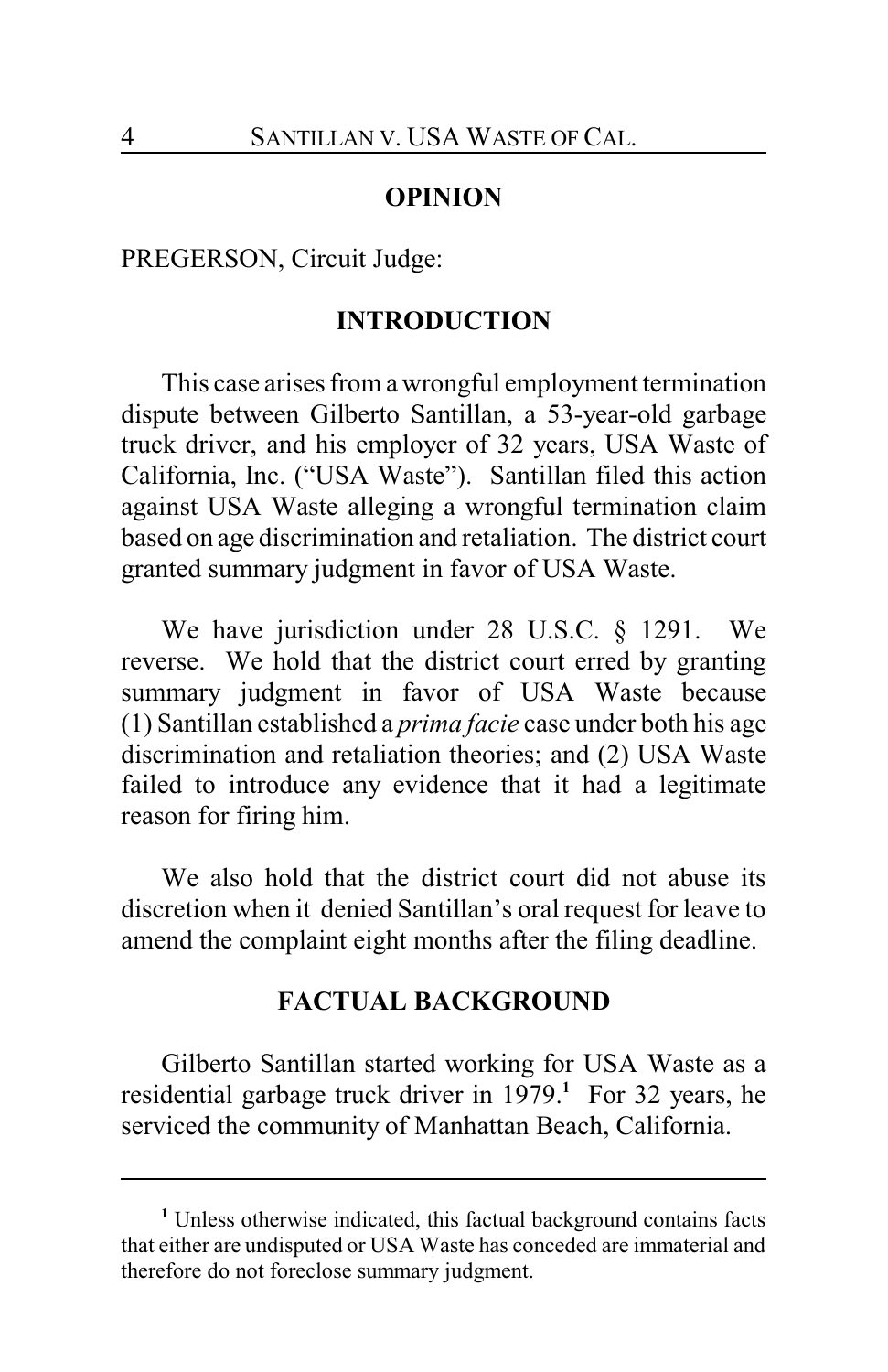#### *Exemplary Employee*

In March 2011, USA Waste's garbage collection contract with the City of Manhattan Beach was up for renewal. In presenting its case to the Manhattan Beach City Council, USA Waste specifically highlighted Santillan's exemplary service to the community. After hearing from Manhattan Beach homeowners who praised Santillan's exemplary service to their community, the Manhattan Beach City Council renewed USA Waste's contract.

#### *December 5, 2011, Termination*

Santillan was rarely disciplined during his first 30 years at USA Waste. But this situation changed in January 2009, after USA Waste assigned Steve Kobzoff as Santillan's new Manhattan Beach route manager.

Between January 2009 and July 2010, Kobzoff attempted to discipline Santillan six times. The parties dispute whether these "write ups" violated the procedural protections afforded by USA Waste's collective bargaining agreement. USA Waste does not defend its termination of Santillan based on these six disputed write-ups.

On December 5, 2011, USA Waste fired Santillan for the first time. USA Waste contends that it fired Santillan then because he had four accidents in a 12-month period for which Kobzoff disciplined Santillan using the procedures required by USA Waste's collective bargaining agreement. Santillan disputes both that he had four accidents and that USA Waste followed the procedures required by the collective bargaining agreement.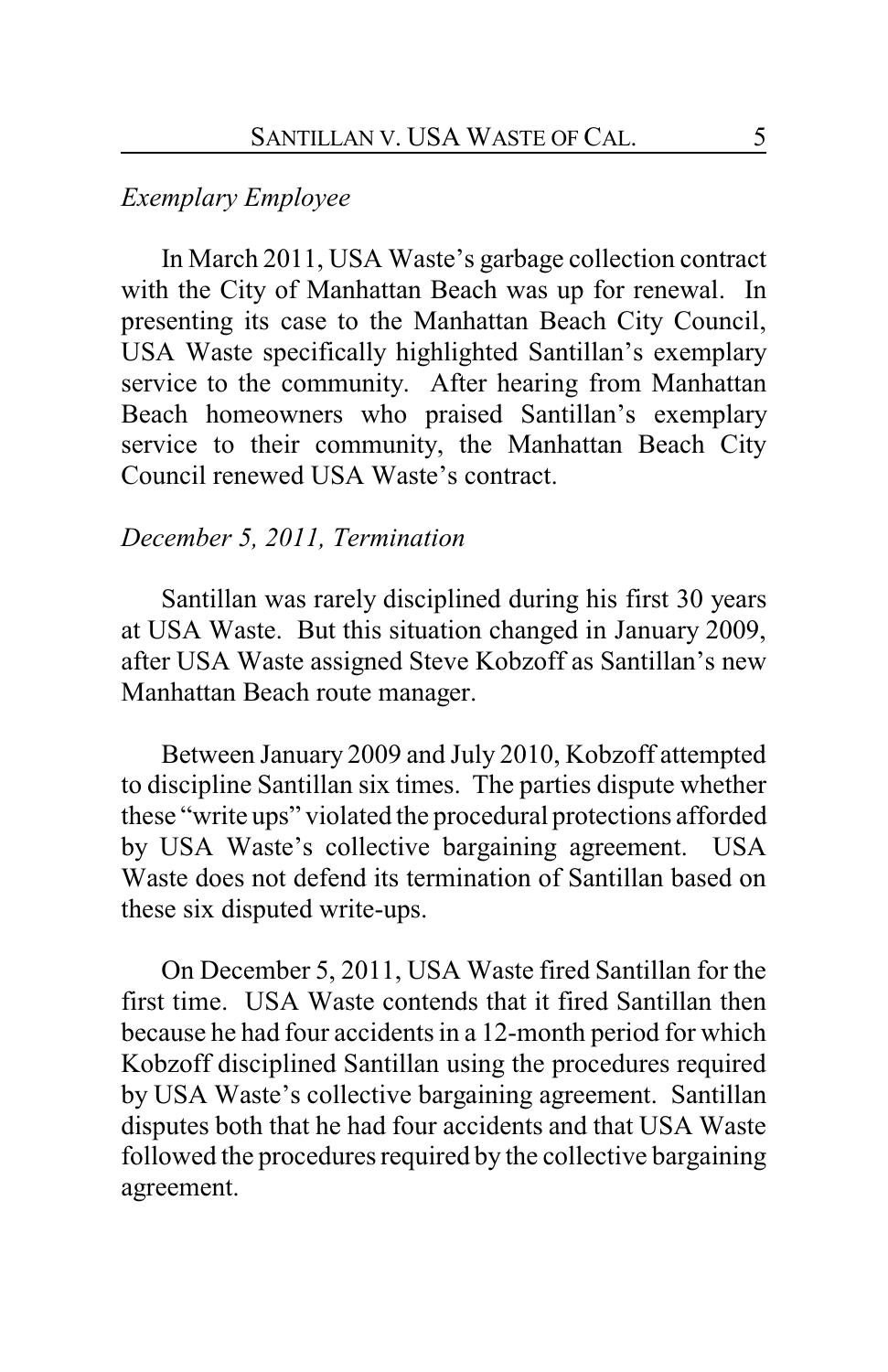Another employee, Janson Vartanian, replaced Santillan. At summary judgment, USA Waste submitted a declaration from its human resources employee Maria Diaz stating that the employee who replaced Santillan was "over 40 years of age" and had eleven years experience driving garbage trucks.

Santillan testified that he was one of five older Spanishspeaking employees fired or suspended once Kobzoff was assigned as USA Waste's Manhattan Beach route manager. Although Santillan could not recall the names of the four other Spanish-speaking employees, Kobzoff corroborated Santillan's statement by identifying Jesus Zamora and Rojilio Mejia as two such Spanish-speaking employees who were terminated.

#### *Public Outcry*

On December 7, 2011, pursuant to the collective bargaining agreement and with the assistance of his attorney, Santillan filed a formal grievance against USA Waste challenging his December 5, 2011, termination.

After Santillan's formal grievance was filed, USA Waste received hundreds of letters from Manhattan Beach homeowners who live in the area served by Santillan, demanding that USA Waste reinstate Santillan's employment. In their letters, the homeowners reminded USA Waste that it succeeded in securing the renewal of its important garbage collection contract with Manhattan Beach in March 2011, because the homeowners came out in droves to support Santillan, their "First Class" residential garbage truck driver.

The homeowners demanded that USA Waste reinstate Santillan because he "positively impacted every family on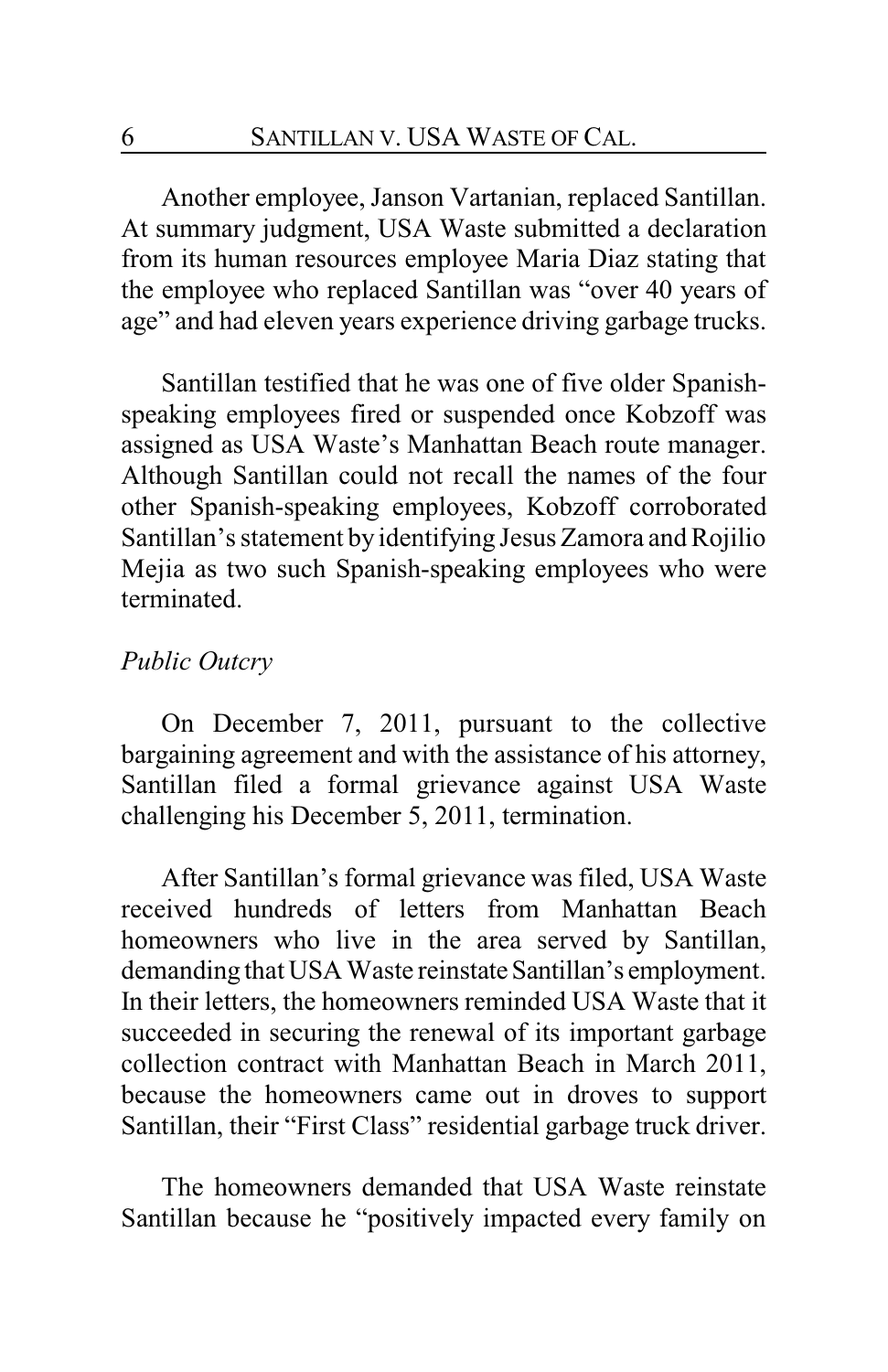[the] street," and was "extremely helpful," going above and beyond his responsibilities. One homeowner made it a point to introduce her sons to Santillan because he "works hard, and has a beautiful spirit and attitude," and "in terms of class and integrity and a radiant personality there is no one in the world who can hold a candle to Gilberto [Santillan]." In contrast, days after Santillan was fired, Manhattan Beach residents reported being frustrated finding their trash cans emptied at dusk and left "sitting in[] the street – creating a hazard to oncoming cars."

The homeowners' sentiments were published in a local newspaper, which also included a story from a homeowner whose son dressed up as Santillan for Halloween because he considers Santillan "a hero."

#### *The May 2012, Settlement Agreement*

On May 17, 2012, in the presence of USA Waste's attorney, Santillan's attorney, and a union representative, USA Waste and Santillan signed a "Settlement Agreement and Last Chance Agreement" ("Settlement Agreement"), in which USA Waste agreed to reinstate Santillan's employment if he passed the California Department of Transportation drug test and physical exam, a criminal background check, and "e-Verify." **2** In exchange, Santillan agreed to dismiss the

<sup>&</sup>lt;sup>2</sup> The term "e-Verify" was not defined in the Settlement Agreement. Our case law has described "e-Verify" as an "electronic verification system" that is "voluntary" under federal law and is used "to check the work-authorization status of employees through federal records." *Chicanos Por La Causa, Inc. v. Napolitano*, 558 F.3d 856, 860 (9th Cir. 2009), *aff'd, Chambers of Commerce of U.S. v. Whiting*, 563 U.S. 582 (2011). USA Waste argues that this term meant Santillan agreed to abide by a regulation under the Immigration Reform and Control Act of 1986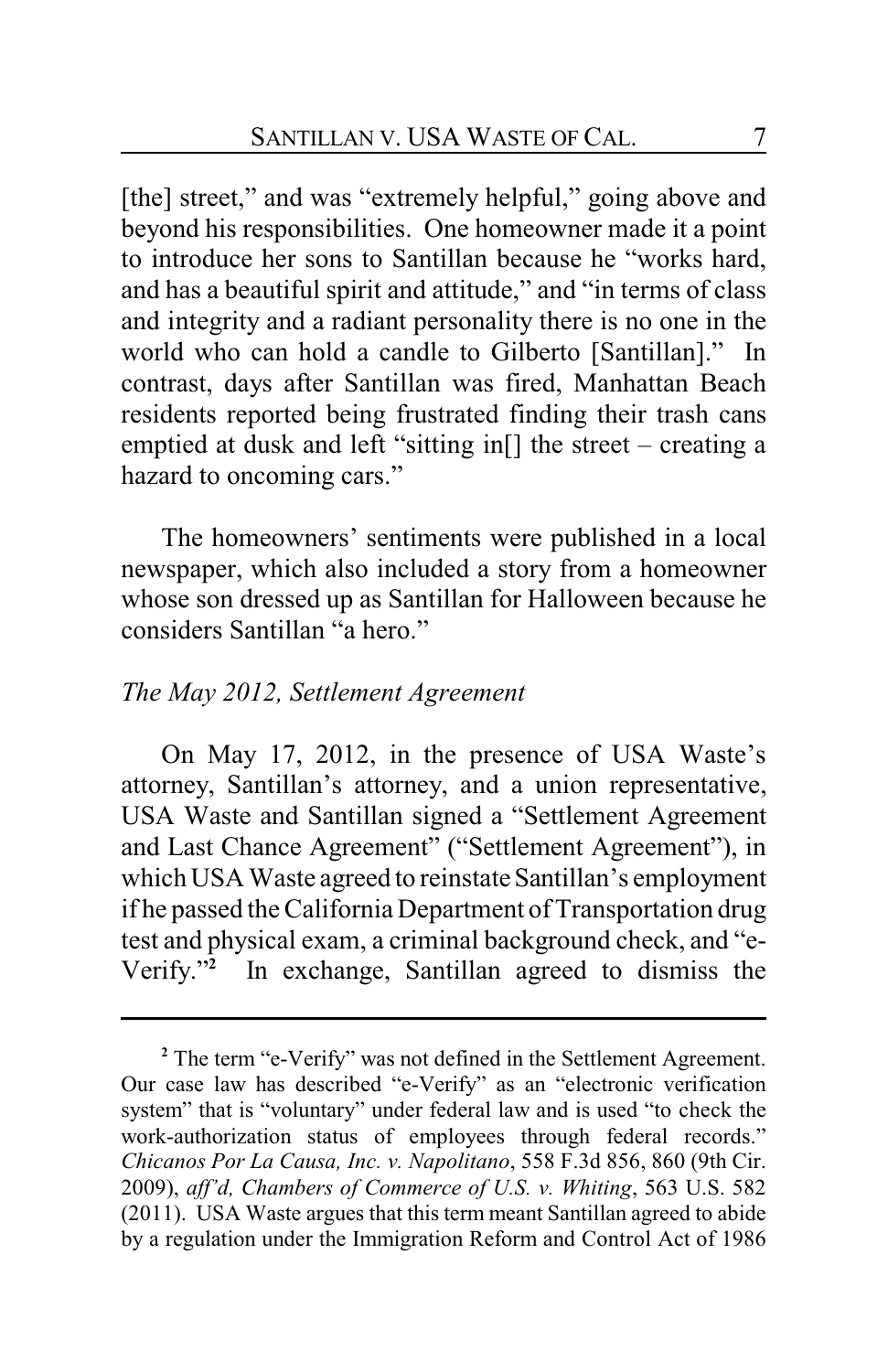December 7, 2011, grievance he filed against USA Waste.

#### *USA Waste Fails to Reinstate Santillan*

Santillan successfully completed the California Department of Transportation drug test, the physical exam, and the criminal background check.

In response, USA Waste's human resources employee Maria Diaz sent Santillan a letter informing him that his first day back at work would be July 16, 2012. The letter also told Santillian, "you will need to complete an I-9 form and show documentation of your right to work in the U.S." Diaz's letter to Santillan was written in English, even though USA Waste was aware that Santillan communicated in Spanish. The letter only included the fifth page of the employment eligibility verification Form I-9 ("Form I-9"), which was printed in English even though it was available in Spanish.**<sup>3</sup>**

Santillan reported to work on July 16, 2012, with his driver's license and social security card to complete the Form I-9. However, Diaz informed Santillan that he also needed a

<sup>(&</sup>quot;IRCA") addressing the documentation that *new employees* submit to show their authorization to work in the United States. However, the IRCA contains two provisions that, for the reasons discussed below, exempt Santillan from this requirement. *See discussion, infra*, Part II.B.1.

**<sup>3</sup>** The operative version of the Form I-9 was five pages when USA Waste fired Santillan on July 24, 2012. *See* Form I-9 Employment Eligibility Verification, OMB No. 1615-0047 (expired 08/31/12).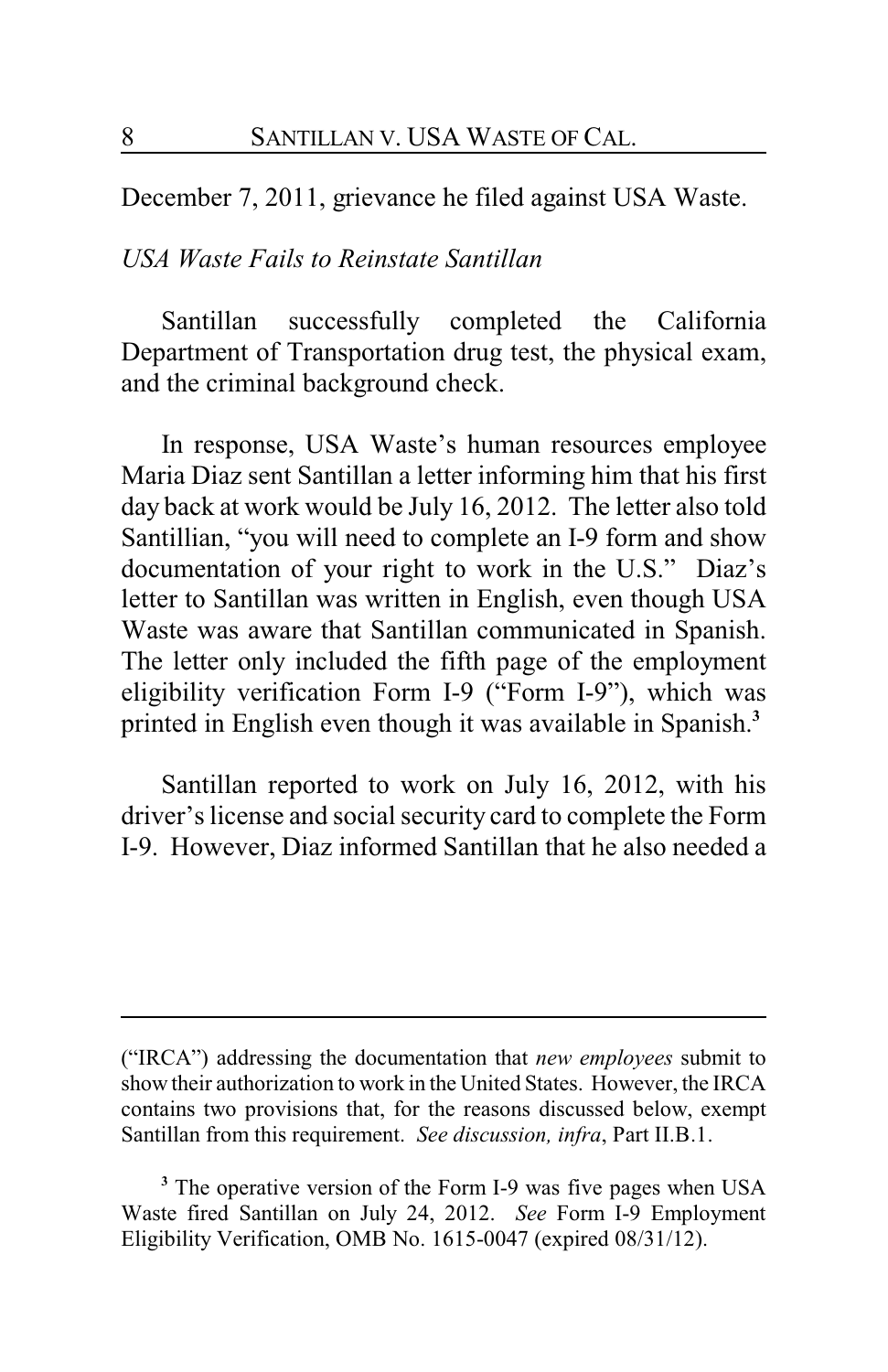work authorization number and its expiration date. Santillan did not have that information with him. Diaz asked Santillan to bring that information to work the next day. **4**

On each of the following two days, Santillan attempted to provide the requested information by giving Diaz a letter with an identification number. According to Diaz, Santillan was unable to provide the expiration date and she could not complete electronic employment verification of his work authorization without the expiration date.

On the third day, Diaz sent Santillan home. Diaz testified that she "told him he couldn't work, and that we would be in contact." Six days later, on July 24, 2012, USA Waste sent a letter to Santillan informing him that USA Waste was firing him because he did not provide "proof of your legal right to work in the United States within three days of hire, as required by the Immigration Control and Reform Act of 1986, [sic][and] the Settlement Agreement."

#### **PROCEDURAL BACKGROUND**

On December 4, 2013, Santillan filed a complaint against USA Waste in Los Angeles County Superior Court, alleging wrongful termination in violation of California public policy. Santillan advanced two different theories for this claim based on the violation of two different public policies: (1) age

**<sup>4</sup>** USA Waste argues that it needed Santillan's information within three days because the IRCA requires that an employer complete the verification of a new employee's work authorization status within the new employee's first three days of work. *See* 8 C.F.R. § 274a.2(b)(1)(ii). However, as discussed below, Santillan was exempt from this regulation because he was continuing his employment. *See discussion, infra*, Part II.B.1.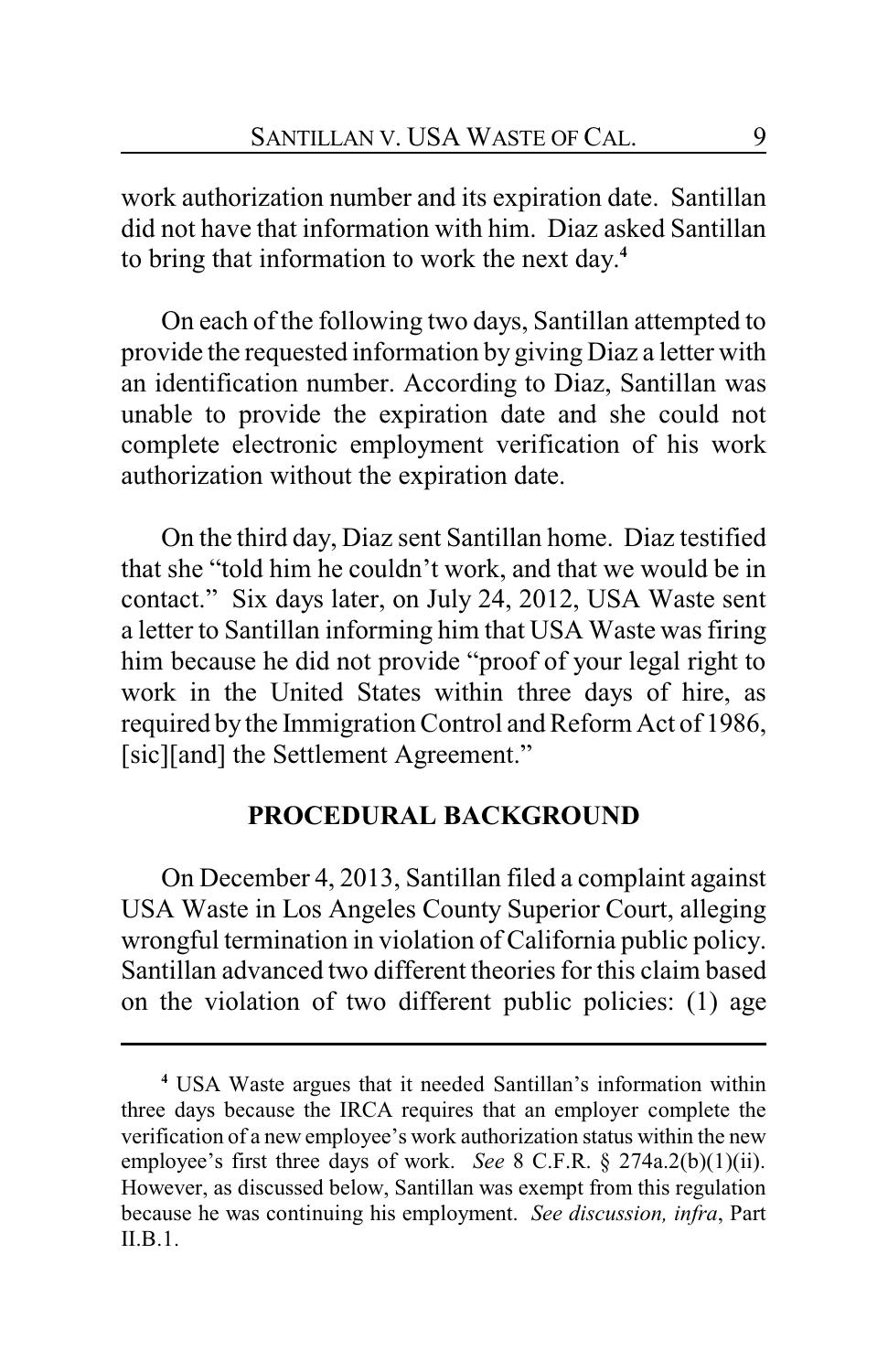discrimination in violation of the public policy evinced in the Fair Employment and Housing Act ("FEHA"), Cal. Gov't Code § 12940<sup>5</sup>; and (2) that he was wrongfully terminated in retaliation for having an attorney represent him during the Settlement Agreement negotiations with USA Waste.**<sup>6</sup>** USA Waste removed this case to federal court.

On November 14, 2014, USA Waste filed a summary judgment motion. The district court held a hearing on January 12, 2015. At the summary judgment hearing, Santillan's attorney asked the court for leave to amend the complaint to add a breach of contract claim.

On January 16, 2015, the district court: (1) granted summary judgment in favor of USA Waste on Santillan's wrongful termination claim based on age discrimination, holding that Santillan failed to establish a *prima facie* case; (2) granted summary judgment in favor of USA Waste on Santillan's wrongful termination claim based on retaliation, holding that Santillan's failure to provide the documentation that USA Waste demanded in the three-day time frame it required was a "legitimate[], non-retaliatory reason for the

<sup>&</sup>lt;sup>5</sup> It is an unlawful employment practice for an employer to discriminate against a person based on "race, religious creed, color, national origin, ancestry, physical disability, mental disability, medical condition, genetic information, marital status, sex, gender, gender identity, gender expression, age, sexual orientation, or military and veteran status." Cal. Gov't Code § 12940.

**<sup>6</sup>** Santillan also alleged the following claims: (1) failure to pay overtime, Cal. Lab. Code § 1194; (2) waiting time penalties, Cal. Lab. Code §§ 201–03; and (3) failure to provide meal and rest breaks, Cal. Lab. Code §§ 226.7, 512, 1174. However, Santillan later abandoned these claims during the hearing on USA Waste's summary judgment motion. These claims are not relevant to this appeal.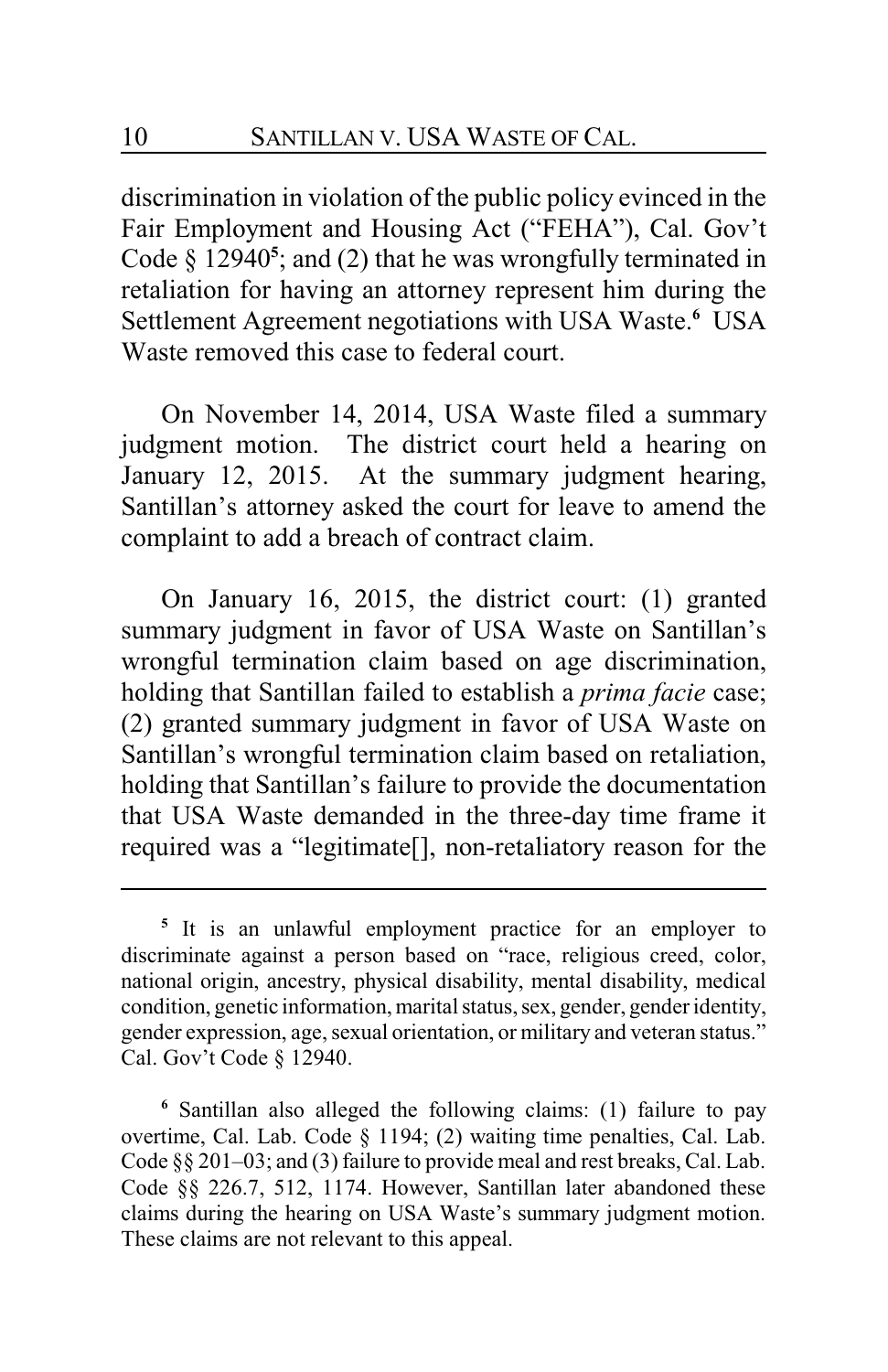July 2012 termination;" and (3) denied Santillan's request for leave to amend.

Santillan timely appealed these rulings.

#### **JURISDICTION AND STANDARD OF REVIEW**

We have jurisdiction under 28 U.S.C. § 1291. We review *de novo* a district court's grant of summary judgment. *Albino v. Baca*, 747 F.3d 1162, 1168 (9th Cir. 2014) (en banc). Summary judgment is appropriate where "there is no genuine dispute as to any material fact and the movant is entitled to judgment as a matter of law." Fed. R. Civ. P. 56(a). In our *de novo* review of the district court's summary judgment ruling, we view the evidence in the light most favorable to the non-moving party. *Albino*, 747 F.3d at 1168.

We review a district court's denial of leave to amend for abuse of discretion. *Crowley v. Bannister*, 734 F.3d 967, 977 (9th Cir. 2013).

#### **DISCUSSION**

Santillan appeals the district court's (1) grant of summary judgment in favor of USA Waste on Santillan's wrongful termination claim under an age discrimination theory; (2) grant of summary judgment in favor of USA Waste on Santillan's wrongful termination claim based on retaliation for using an attorney; and (3) denial of Santillan's request for leave to amend the complaint.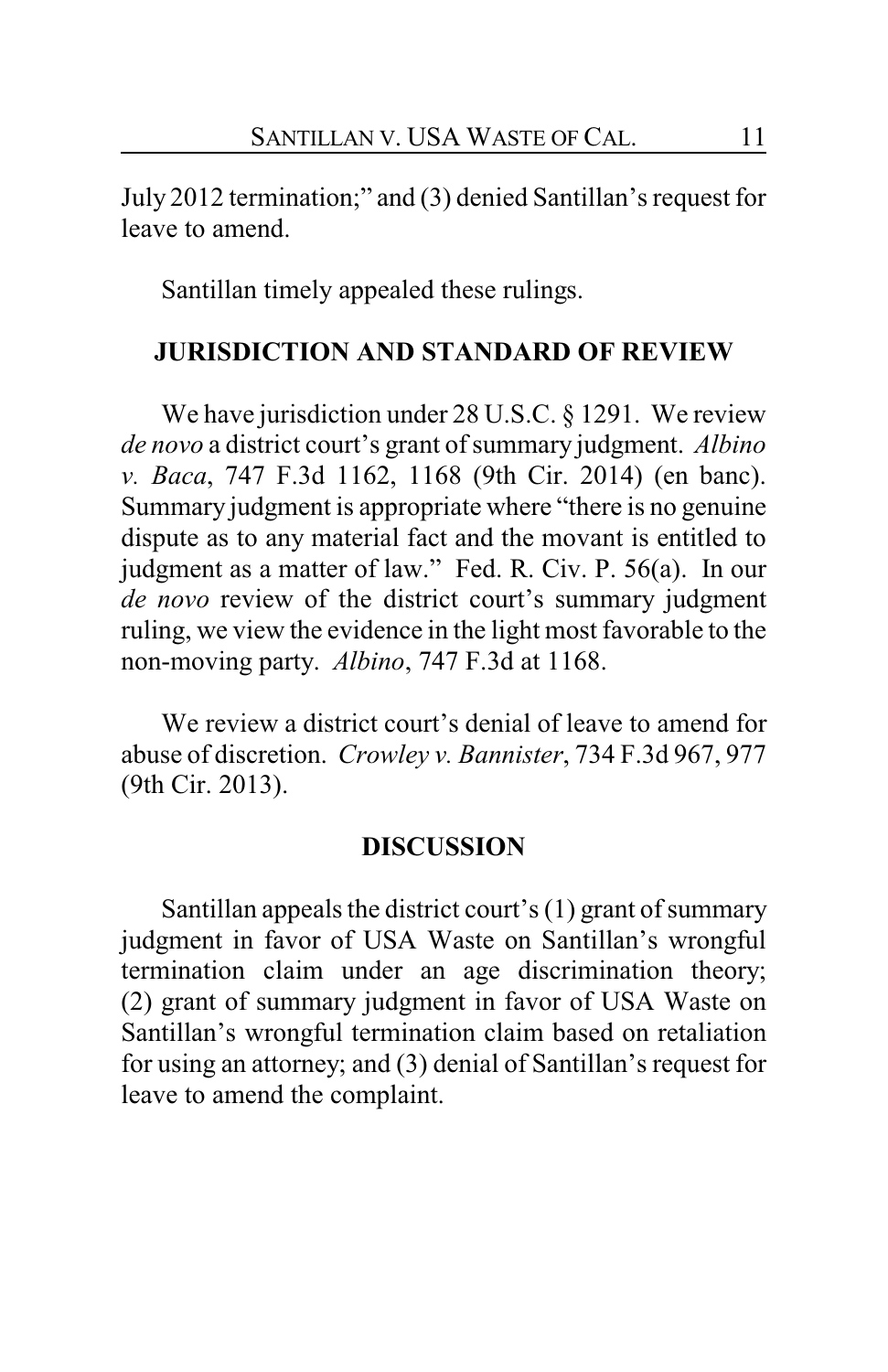### **I.** *McDonnell Douglas***'s three-prong burden-shifting framework**

In a non-mixed motive case such as this, a California wrongful termination claim in violation of public policy is analyzed under the three-prong burden-shifting framework from *McDonnell Douglas Corp. v. Green*, 411 U.S. 792 (1973). *See Diego v. Pilgrim United Church of Christ*, 231 Cal. App. 4th 913, 930 (Ct. App. 2014); *see also Earl v. Nielsen Media Research, Inc.*, 658 F.3d 1108, 1112, 1118 (9th Cir. 2011)(applying burden-shifting analysis to wrongful termination claim based on age discrimination in violation of FEHA and public policy).

Under the first prong of the *McDonnell Douglas* framework, Santillan must establish a *prima facie* case under either his age discrimination or retaliation theory. *See Earl*, 658 F.3d at 1112; *Stegall v. Citadel Broad Co.*, 350 F.3d 1061, 1065–66 (9th Cir. 2003). If Santillan establishes a *prima facie* case, there is a "presumption of discrimination." *Reid v. Google, Inc.*, 50 Cal. 4th 512, 520 n.2 (2010); *Yanowitz v. L'Oreal USA, Inc.*, 36 Cal. 4th 1028, 1042 (2005); *see also Nidds v. Schindler Elevator Corp.*, 113 F.3d 912, 917 (9th Cir. 1996).

Then, under the second prong, the burden of production shifts to USA Waste to rebut the presumption by producing admissible evidence that it had a legitimate, nondiscriminatory reason for its adverse employment action. *See Guz v. Bechtel Nat'l, Inc.*, 24 Cal. 4th 317, 355–56 (2000); *see also Earl*, 658 F.3d at 1112.

If USA Waste satisfies its burden, then, under the third prong, Santillan must show that the reason advanced by USA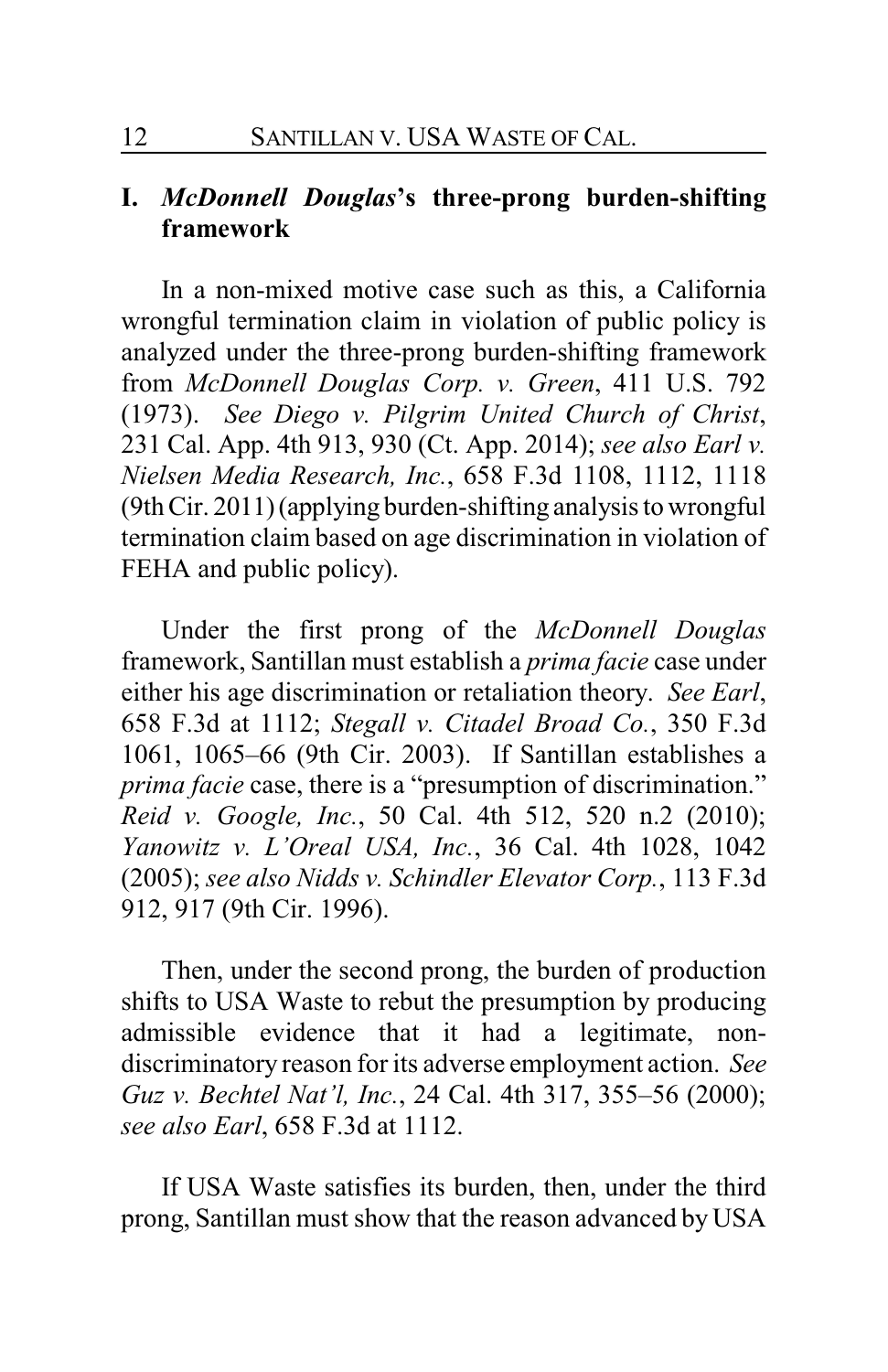Waste constitutes mere pretext, or he must produce other evidence of intentional discrimination. *Reid*, 50 Cal. 4th at 520 n.2; *see also Earl*, 658 F.3d at 1112; *Winarto v. Toshiba Am. Elecs. Components, Inc.*, 274 F.3d 1276, 1284 (9th Cir. 2001).

Finally, "the plaintiff in an employment discrimination action need produce very little evidence in order to overcome an employer's motion for summary judgment." *Diaz v. Eagle Produce Ltd. P'ship*, 521 F.3d 1201, 1207 (9th Cir. 2008) (quoting *Chuang v. Univ. of Cal. Davis, Bd. of Trs.*, 225 F.3d 1115, 1124 (9th Cir. 2000)).

### **II. We reverse summary judgment in favor of USA Waste on Santillan's age discrimination claim**

The district court erred when it evaluated Santillan's age discrimination theory in a vacuum by not considering any events occurring before USA Waste fired Santillan for the first time on December 5, 2011.**<sup>7</sup>** In analyzing Santillan's claim based on age discrimination, we will consider the facts leading up to and including Santillan's July 24, 2012, termination.

**<sup>7</sup>** In reviewing a FEHA claim, this court may rely on related federal cases interpreting the Age Discrimination in Employment Act ("ADEA"), 29 U.S.C. §§ 621 *et seq*., and Title VII of the Civil Rights Act, 42 U.S.C. §§ 2000e *et seq*. *See Nidds*, 113 F.3d at 916.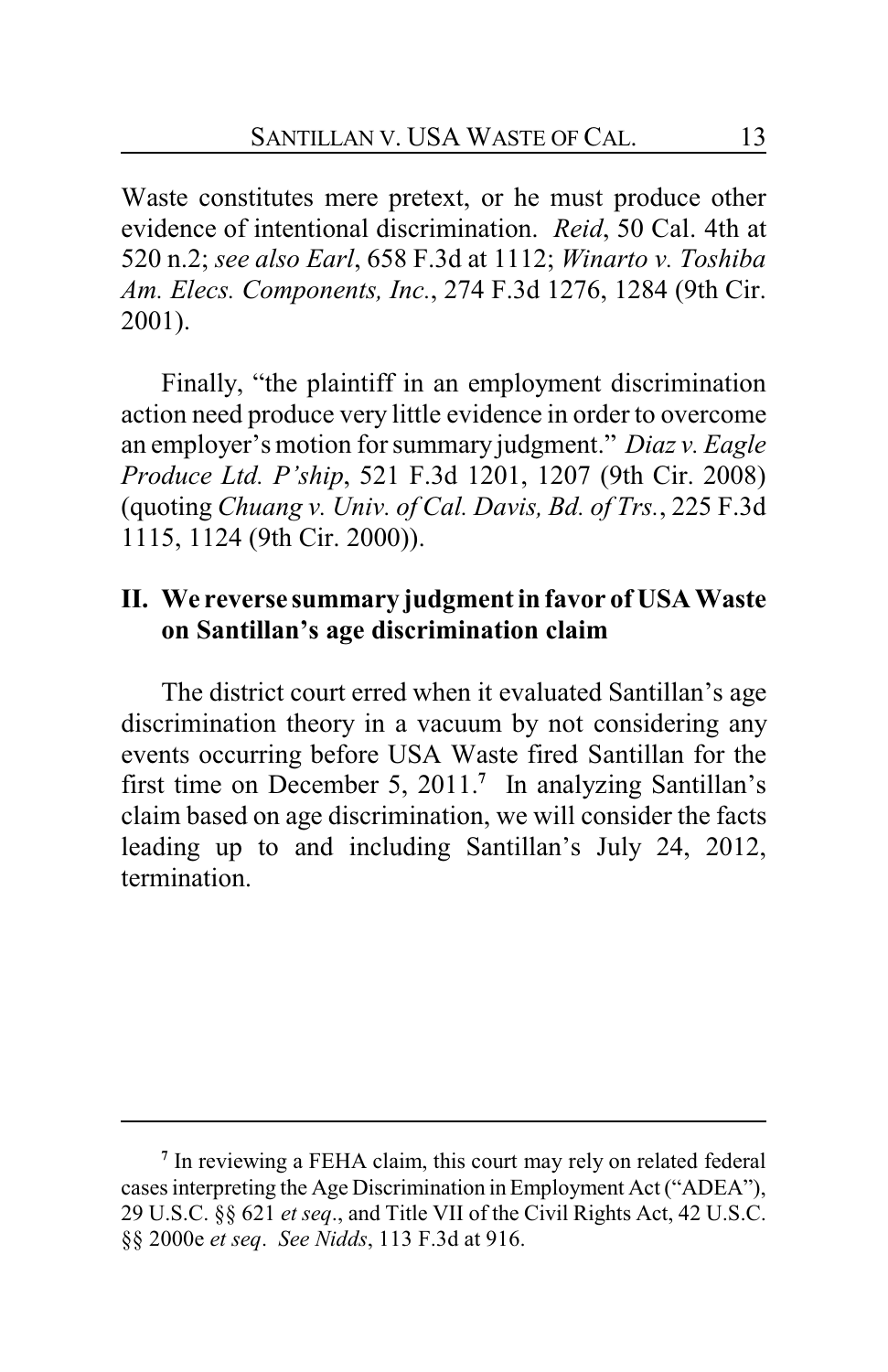### **A. The district court erred in holding that Santillan failed to establish a** *prima facie* **age discrimination case**

To state a *prima facie* age discrimination case under FEHA, Santillan must establish that: (1) he was a member of a protected class (*i.e.*, 40 years of age or older); (2) he was performing competently in the position he held; (3) he suffered an adverse employment action, such as termination; and (4) "some other circumstance that suggests discriminatory motive." *See Guz*, 24 Cal. 4th at 355.

The district court did not consider whether Santillan established the first three elements of a *prima facie* age discrimination case. It is undisputed that he did, as Santillan: (1) was a member of a protected class (*i.e.*, 40 years of age or older) given that he was 53 years old; (2) was performing competently in the position he had; and (3) suffered an adverse employment action because USA Waste fired him.

The district court found that Santillan could not establish the fourth element: some other circumstance that suggests a discriminatory motive. We disagree. Evaluating the fourth element "with some flexibility," *Nidds*, 113 F.3d at 917, and construing the facts in the light most favorable to Santillan, we conclude that he established a *prima facie* age discrimination case. Therefore, there is a presumption that USA Waste unlawfully discriminated against Santillan. *See Reid*, 50 Cal. 4th. at 520 n.2; *see also Nidds*, 113 F.3d at 917.

Two pieces of evidence lead us to this conclusion. First, Santillan testified that he was one of five older Spanishspeaking employees who were fired or suspended once Kobzoff was assigned as USA Waste's Manhattan Beach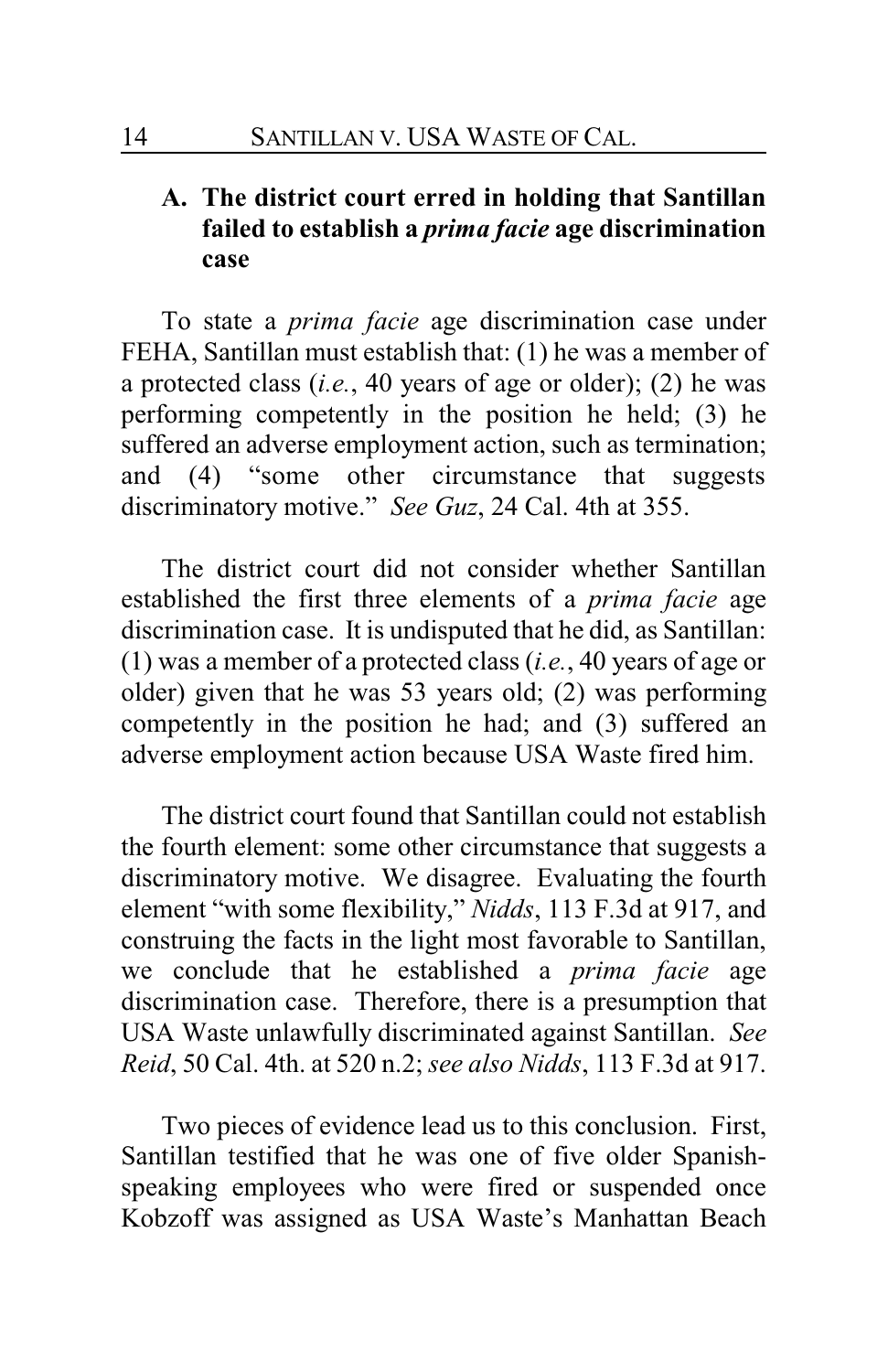route manager.**<sup>8</sup>**  *See Coleman v. Quaker Oats Co.*, 232 F.3d 1271, 1281 (9th Cir. 2000) (holding that an employee established a *prima facie* age discrimination case because she was among a group of older employees that were terminated at a higher rate than younger employees). Santillan could not remember the other Spanish-speaking employees' names, but Kobzoff identified Jesus Zamora and Rojilio Mejia as two Spanish-speaking employees who were terminated. USA Waste identified no other supervisees of Kobzoff who were fired or suspended after Kobzoff became Santillan's route manager.

Second, there is a potential thirteen-year age gap between Santillan and his replacement, Vartanian, who also has 21 fewer years experience as a garbage truck driver.**<sup>9</sup>** *See*

**<sup>9</sup>** USA Waste's human resources employee Maria Diaz submitted a declaration in which she provided Santillan's and Vartanian's personal information obtained through USA Waste's computerized human resources records. Diaz provided detailed information about Santillan, such as his employment start date, pay rate, and home address. In

**<sup>8</sup>** An employee's "albeit uncorroborated and self-serving" testimony is sufficient to establish a *prima facie* workplace discrimination case if a reasonable jury could infer discrimination fromthe employee's testimony. *Nigro v. Sears, Roebuck & Co.*, 784 F.3d 495, 498 (9th Cir. 2015) (holding that an employee's self-serving declaration and deposition testimony established a *prima facie* case of unlawful discrimination and created a genuine dispute of material fact whether the employer's reason for firing the employee was pretextual). This is because, "[w]hen judging the evidence at the summary judgment stage, the district court is not to make credibility determinations or weigh conflicting evidence, and is required to draw all inferences in a light most favorable to the nonmoving party." *Musick v. Burke*, 913 F.2d 1390, 1394 (9th Cir. 1990); *see also Anderson v. Liberty Lobby, Inc.*, 477 U.S. 242, 255 (1986) ("The evidence of the non-movant is to be believed, and all justifiable inferences are to be drawn in his favor.").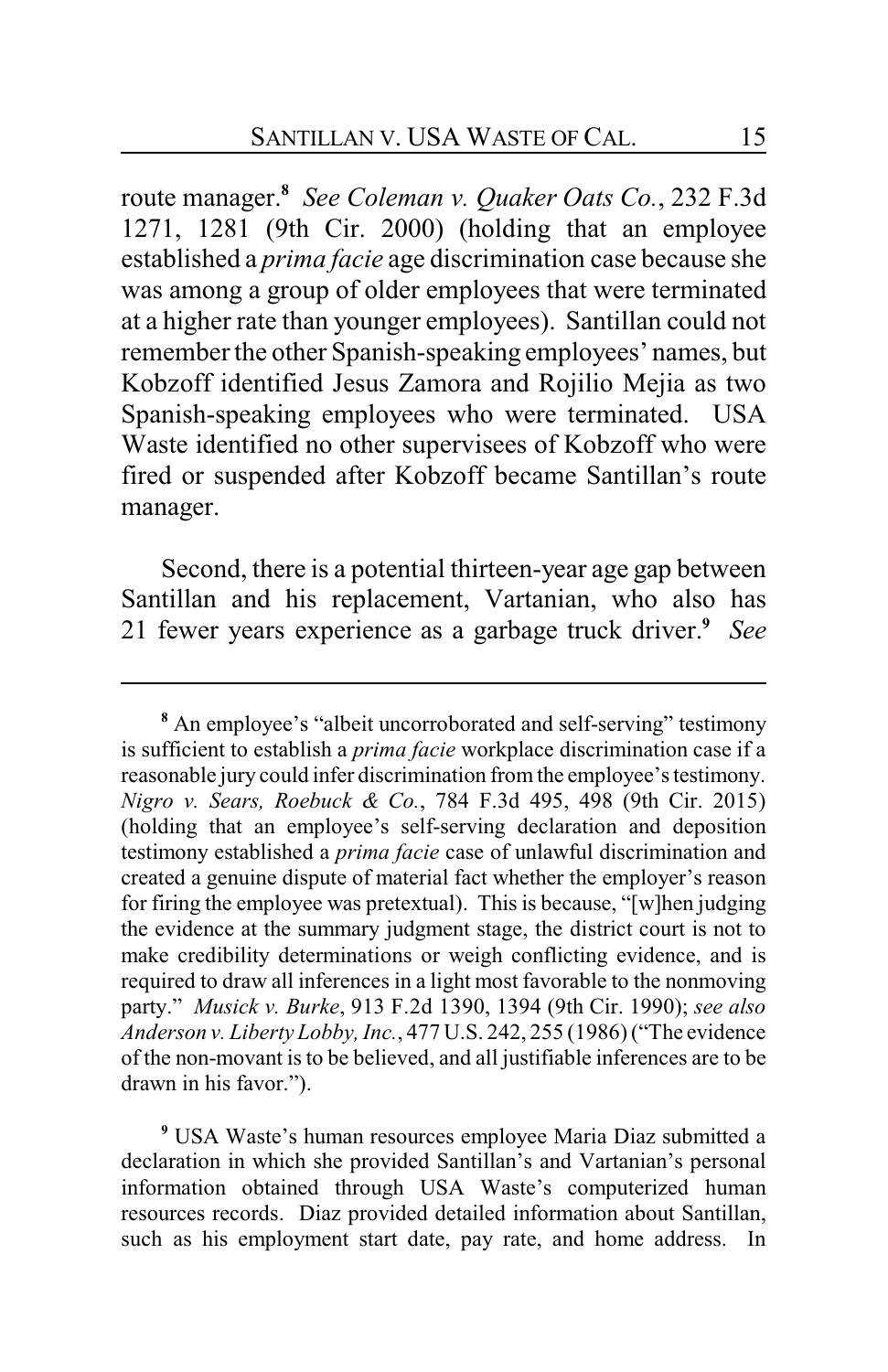*Schechner v. KPIX-TV*, 686 F.3d 1018, 1023 (9th Cir. 2012) (holding that an employee can establish a *prima facie* age discrimination case with evidence that his or her replacement was substantially younger with equal or inferior qualifications); *see also France v. Johnson*, 795 F.3d 1170, 1174 (9th Cir. 2015) (age difference of ten years or more between a plaintiff and his or her replacement is presumptivelysubstantial); *cf. Douglas v. Anderson*, 656 F.2d 528, 530, 533 (9th Cir. 1981) (replacing a 54-year-old bookstore manager with someone five years younger was sufficient to establish a *prima facie* case of age discrimination).

For the two reasons discussed above, the district court overlooked "the flexibility these cases require and erred in concluding that" Santillan failed to establish a *prima facie* age discrimination case. *Nidds*, 113 F.3d at 917. Because Santillan has established a *prima facie* age discrimination case, there is "a presumption that [USA Waste] unlawfully discriminated against [him]." *Id.* (citation omitted); *see also Reid*, 50 Cal. 4th at 520 n.2. Therefore, the burden shifts to USA Waste to rebut this presumption.

contrast, Diaz limited her description of Vartanian to the fact that he was "over forty years old" and had worked as a residential garbage truck driver for eleven years. That Diaz was aware of Vartanian's age but chose not to disclose more detail supports the inference that there exists a potentially *significant* age gap between Santillan and Vartanian.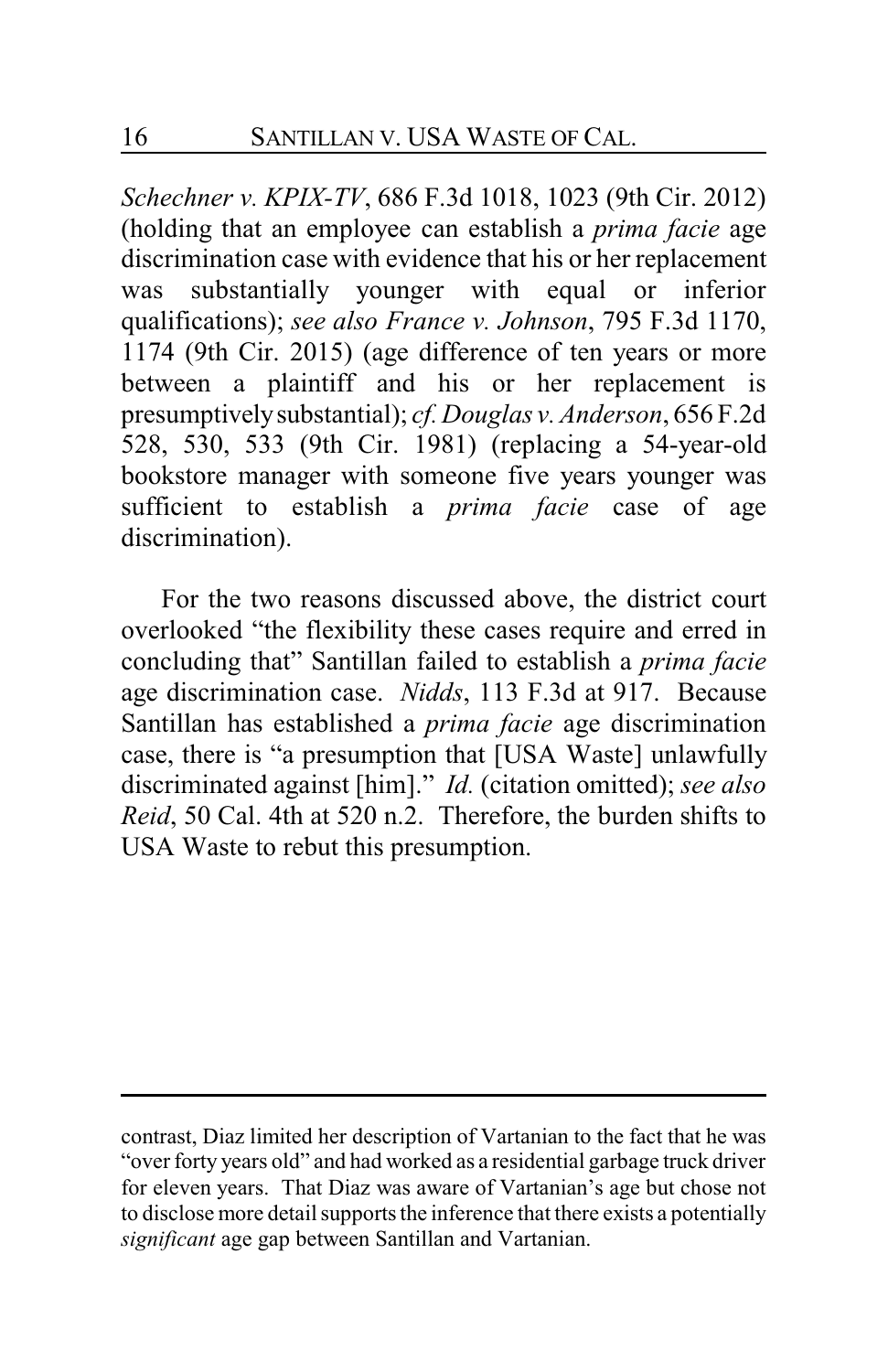### **B. USA Waste failed to rebut the presumption of unlawful discrimination because it did not offer a legitimate reason for firing Santillan**

Under *McDonnell Douglas*'s second prong, USA Waste bore the burden to produce admissible evidence of a legitimate, non-discriminatory reason for firing Santillan. *Earl*, 658 F.3d at 1112. USA Waste's only proffered reason for firing Santillan in July 2012 was that his "reinstatement was contingent, in part, upon providing proof of [his] legal right to work in the United States within three days of hire, as required by the Immigration Control and Reform Act of 1986, [sic] [and] [the] Settlement Agreement."

However, USA Waste cannot rely on the IRCA or the Settlement Agreement to establish that it is entitled to summary judgment as a matter of law because, as explained below: (1) the IRCA exempts Santillan from the proof of employment eligibility that USA Waste demanded; and (2) making Santillan's reinstatement contingent upon such proof would violate California public policy.

### **1. The IRCA does not require proof of employment eligibility from Santillan**

The IRCA requires employers review certain documents at the hiring stage to confirm that new employees hired after November 6, 1986, are authorized to work in the United States. *See* 8 U.S.C. § 1324a(a)(1)–(4). As part of this process, employers review certain documents specified by statute to attest to the new employee's employment eligibility on a Form I-9. *See id.* at § 1324a(b); 8 C.F.R.  $§$  274a.2(b)(1)(i). An employer may not seek "more or different documents than are required under [the IRCA] or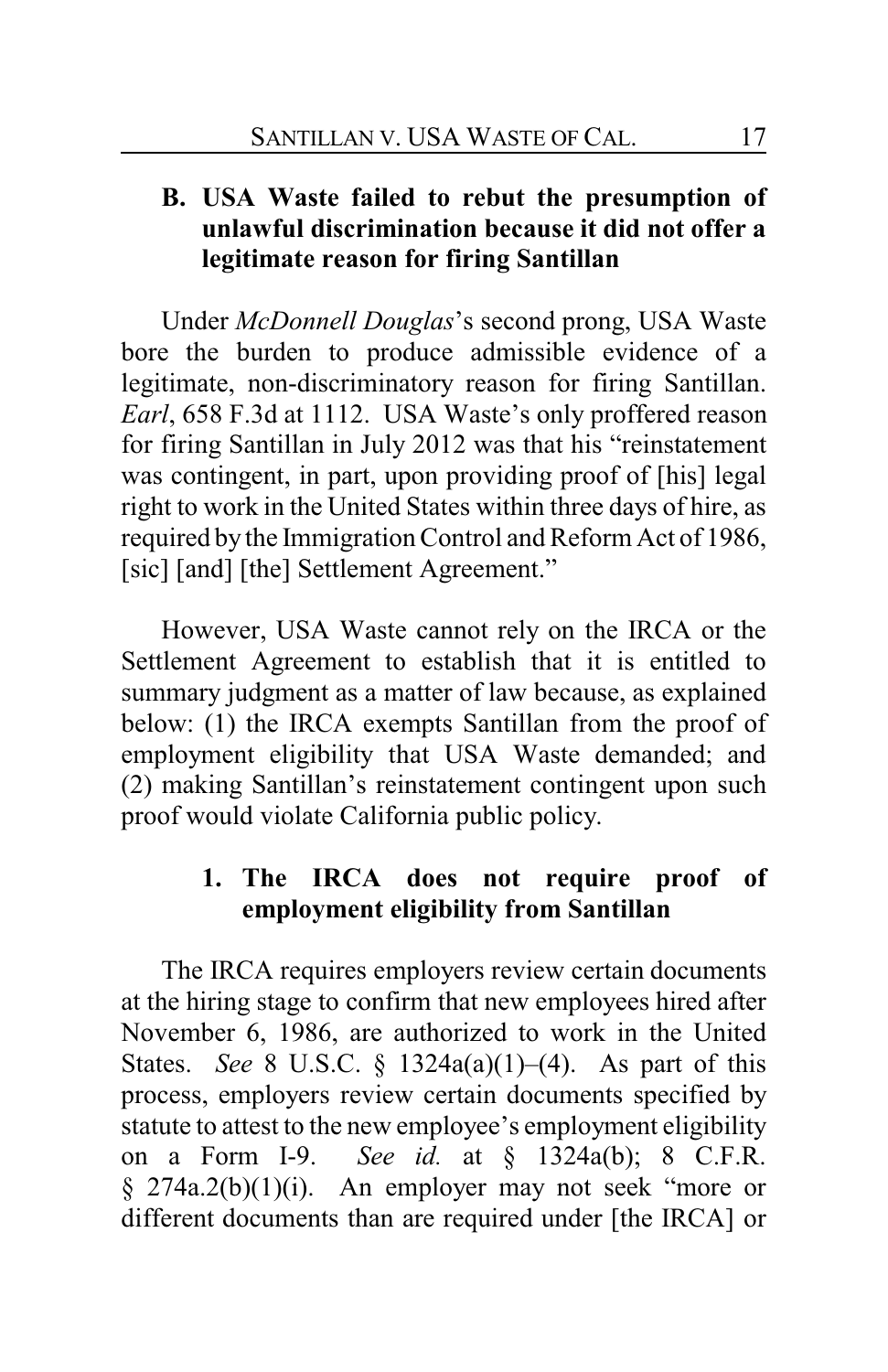refus[e] to honor documents tendered that on their face reasonably appear to be genuine," as doing so is an "unfair immigration-related employment practice." 8 U.S.C. § 1324b(a)(6); *see also Rivera v. NIBCO, Inc.*, 364 F.3d 1057, 1073 (9th Cir. 2004).

In contrast to the IRCA's mandate with respect to new employees, two different IRCA regulations exempt Santillan from providing the employment eligibility documents demanded byUSA Waste. First, the IRCA exempts Santillan from having to provide proof of employment eligibility because he was "continuing in his . . . employment [after being] reinstated after disciplinary suspension for wrongful termination . . . resolved through reinstatement or settlement." 8 C.F.R. § 274a.2(b)(1)(viii)(A)(5).**<sup>10</sup>**

**<sup>10</sup>** The IRCA exemption provides in relevant part:

(viii) An employee *will not* be deemed to have hired an individual for employment if the individual is *continuing in his* or her *employment* and has a reasonable expectation of employment at all times.

(A) An individual is *continuing in his* or her *employment* in one of the following situations:

. . .

(5) *An individual is reinstated after disciplinary suspension for wrongful termination*, found unjustified by any court, arbitrator, or administrative body, or *otherwise resolved through reinstatement or settlement*[.]"

8 C.F.R. § 274a.2(b)(1)(viii)(A)(5) (emphasis added).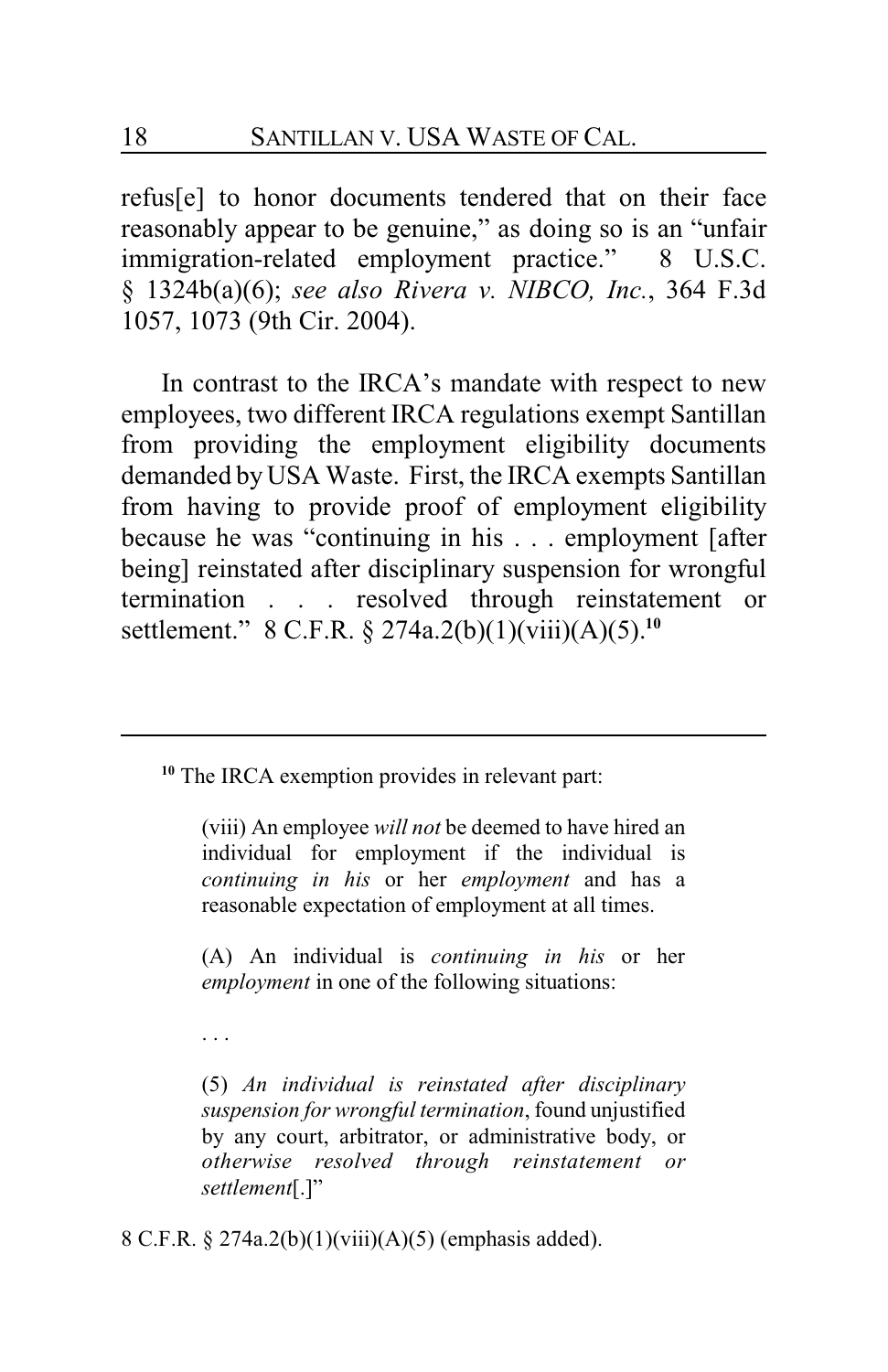Second, a different IRCA "grandfather" provision exempts employees hired before November 7, 1986, from the employment eligibility verification requirements applicable at the hiring stage. *Maka v. I.N.S.*, 904 F.2d 1351, 1360 (9th Cir. 1990); *see also* 8 U.S.C. § 1324a(a)(4); 8 C.F.R. § 274a.7(a)(1). USA Waste hired Santillan in 1979, and even though he was fired in 2011, his reinstatement thereafter qualified him as a continuing employee, rather than a new employee. *See* 8 C.F.R. § 274a.2(b)(1)(viii)(A)(5). Thus, Santillan is exempt from the IRCA employment eligibility verification requirement under this IRCA provision as well.

USA Waste cites no authority to the contrary. Instead, it argues that "the law" required Santillan to provide in three days the employment eligibility documents that USA Waste demanded. But that is not what the law required, and an employer's incorrect view of the law is not a legitimate reason for firing an employee.

> **2. USA Waste could not make Santillan's reinstatement contingent on verification of his immigration status because doing so would violate California public policy**

USA Waste alternatively argues that firing Santillan within three days of his reinstatement was permitted by the Settlement Agreement provision that required that he pass "e-Verify." However, a contractual provision that contravenes public policy, as expressed in a statute or implied from its language, is "either void or unenforceable." *Akopyan v. Wells Fargo Home Mortg., Inc.*, 215 Cal. App. 4th 120, 135–36 (Ct. App. 2013). USA Waste's interpretation of the Settlement Agreement would violate the public policy expressed in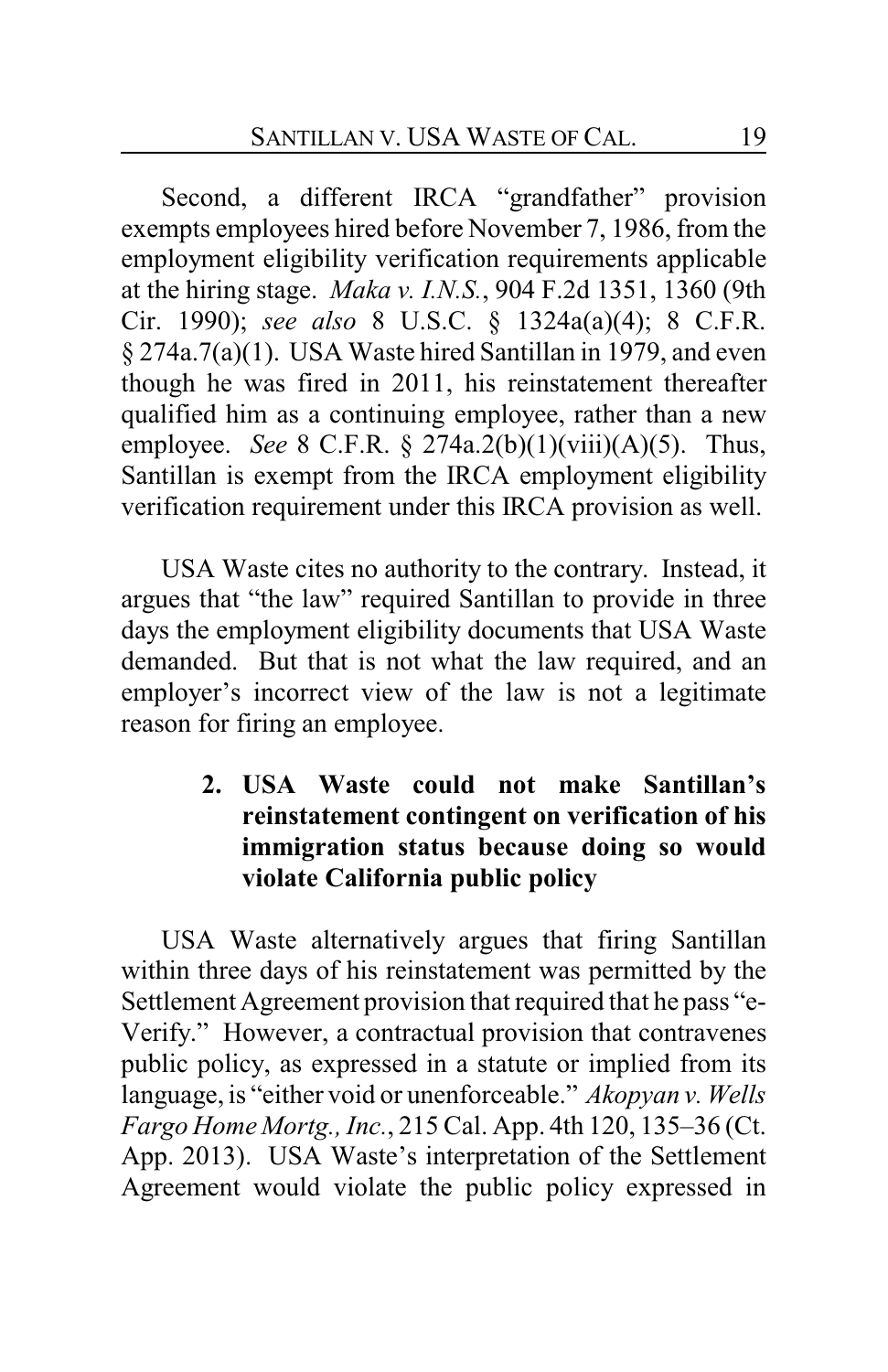several California statutes. Therefore, the e-Verify provision in the Settlement Agreement was unenforceable.

California provides that "[a]ll protections, rights, and *remedies* available under state law, except any reinstatement remedy prohibited by federal law,**<sup>11</sup>** *are available to all individuals regardless of immigration status* who have applied for employment, or who are or *who have been employed*, in this state." Cal. Lab. Code § 1171.5(a) (emphasis added);**<sup>12</sup>** *see also Incalza v. Fendi N. Am., Inc.*, 479 F.3d 1005, 1009 (9th Cir. 2007); *Salas v. Sierra Chem. Co.*, 59 Cal. 4th 407, 425–26 (2014).

California "statutes leave no room for doubt about this state's public policy with regard to the irrelevance of immigration status in enforcement of state labor, employment, civil rights, and employee housing laws." *Hernandez v. Paicius*, 109 Cal. App. 4th 452, 460 (Ct. App. 2003), *disapproved of on other grounds by People v. Freeman*, 47 Cal. 4th 993 (2010). Therefore, under California public policy, USA Waste could not make Santillan's reinstatement remedycontingent upon verification of his immigration status. *See Akopyan*, 215 Cal. App. 4th at 135–36 (disregarding an express contract term that was contrary to public policy).

**<sup>11</sup>** As discussed *supra* Part II.B.1., Santillan's reinstatement remedy is not prohibited by federal law because it was the result of the Settlement Agreement. *See* 8 C.F.R. § 274a.2(b)(1)(viii)(A)(5).

**<sup>12</sup>** *See also* Cal. Gov't Code § 7285 (same); Cal. Civ. Code § 3339(b) ("[N]o inquiry shall be permitted into a person's immigration status except where the person seeking to make this inquiry has shown by clear and convincing evidence that this inquiry is necessary in order to comply with federal immigration law.").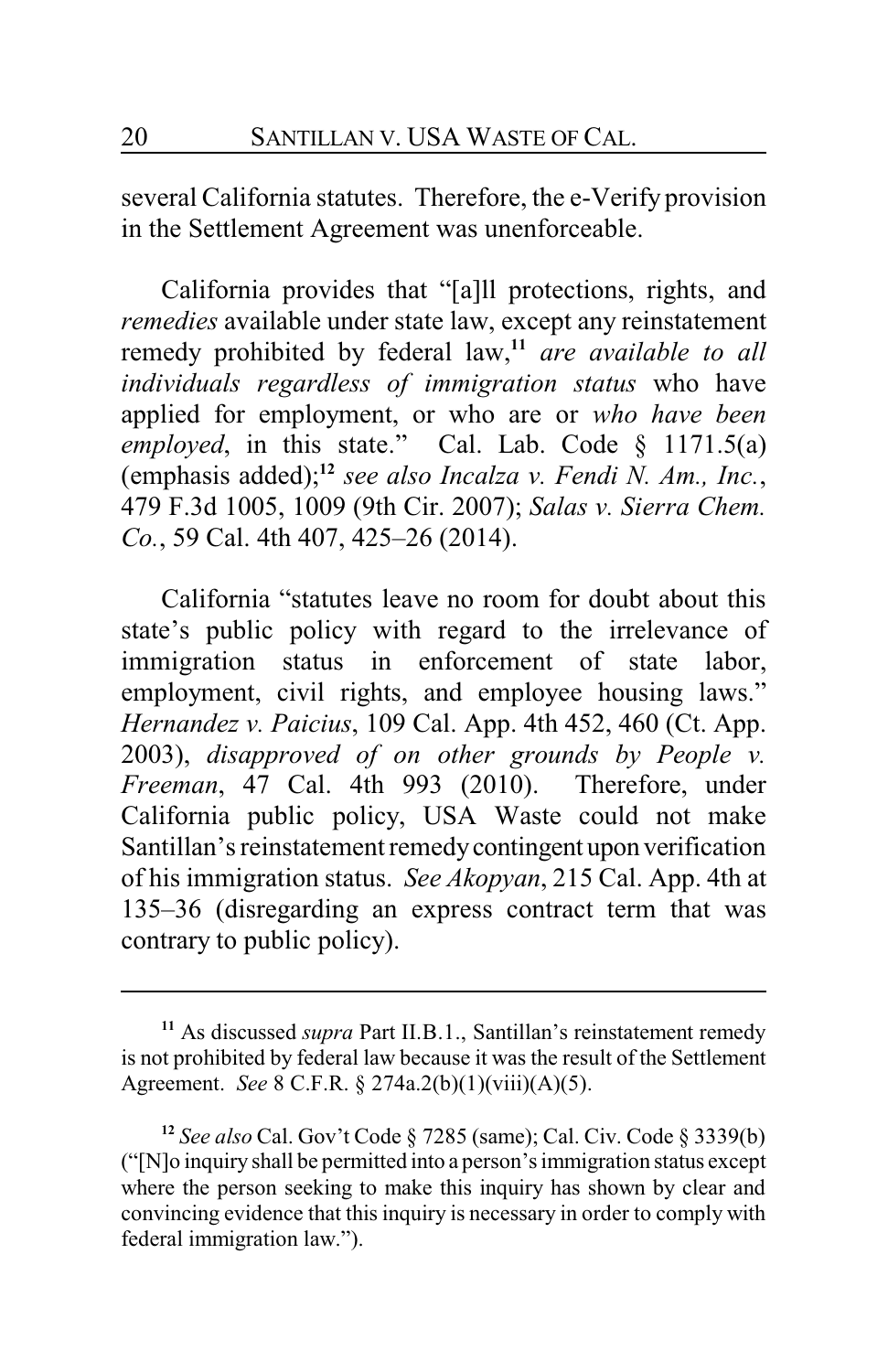### **C. USA Waste failed to meet its burden as to Santillan's claim based on age discrimination**

Because neither the IRCA nor the Settlement Agreement justified firing Santillan, USA Waste failed to meet its burden to show it had a legitimate, nondiscriminatory reason for firing Santillan in July 2012. We therefore REVERSE the district court's grant of summary judgment on Santillan's wrongful termination claim arising from age discrimination.

### **III. We reverse summary judgment in favor of USA Waste on Santillan's retaliation claim**

Santillan's alternative theoryfor his wrongful termination claim is that USA Waste fired him in July 2012, in retaliation for having an attorney represent him during the Settlement Agreement negotiations with USA Waste. California retaliation claims follow the same *McDonnell Douglas* burden-shifting framework as age discrimination claims*. Yanowitz*, 36 Cal. 4th at 1042; *Diego*, 231 Cal. App. 4th at 930.

### **A. Santillan established a** *prima facie* **retaliation case and a presumption of unlawful retaliation**

Santillan can establish a *prima facie* case of retaliatory wrongful termination in violation of public policybyshowing that: (1) having an attorney represent him during the Settlement Agreement negotiations with USA Waste is activity protected by California public policy; and (2) there was a nexus between the public policy and his termination. *See Dep't of Fair Emp't & Hous. v. Lucent Techs., Inc.*, 642 F.3d 728, 749 (9th Cir. 2011). As with the age discrimination claim, if Santillan establishes a *prima facie*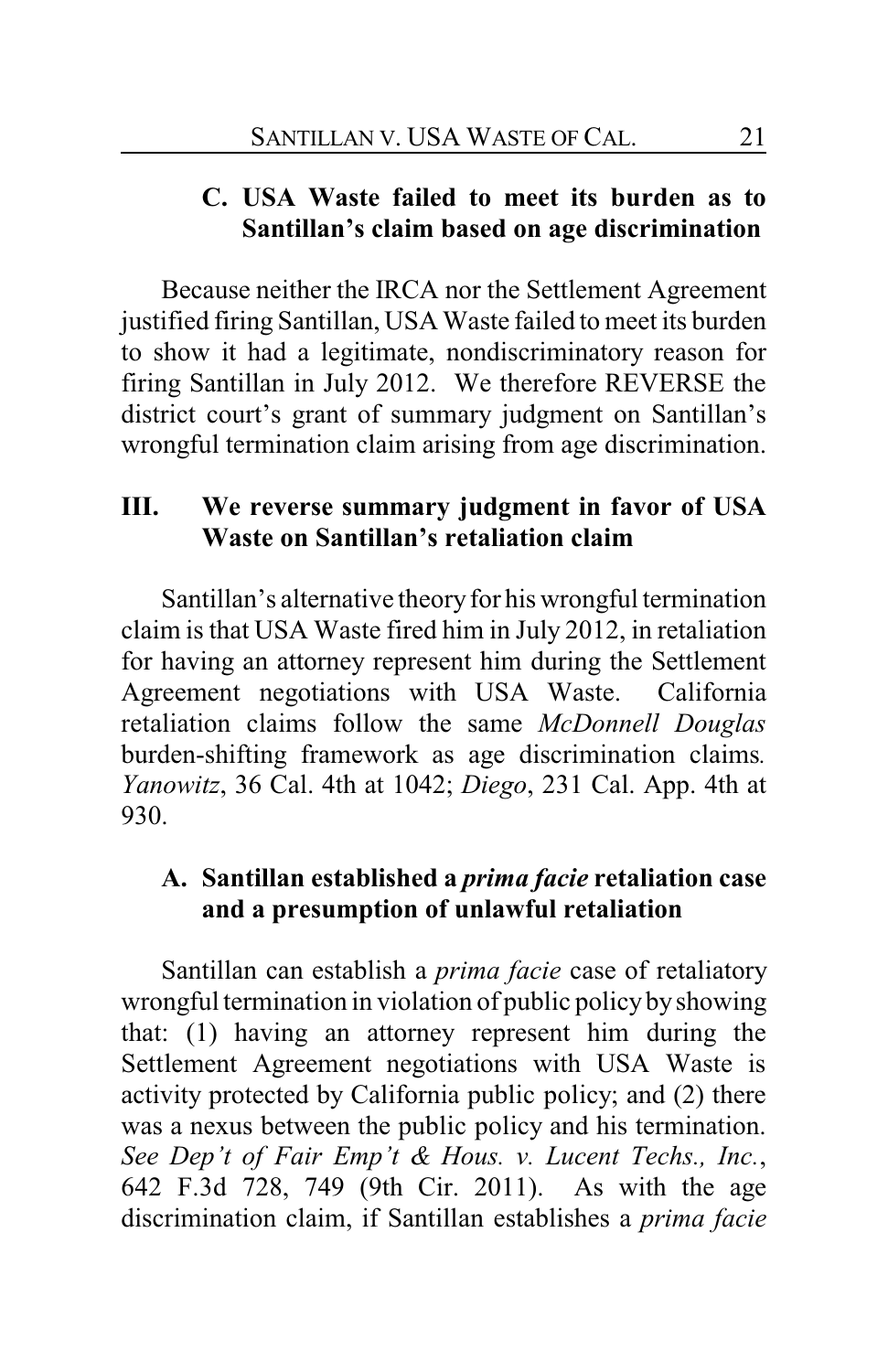retaliation case, there is a presumption that USA Waste unlawfully retaliated against him. *See Reid*, 50 Cal. 4th at  $520 n.2$ 

### **1. Santillan's use of an attorney is activity protected byCalifornia public policy**

The district court concluded that Santillan did not engage in protected activity when he used an attorney to negotiate his reinstatement, reasoning that California public policy recognizes a right to an attorney only in the collective bargaining context. This conclusion is incorrect. For decades, California courts have recognized a wrongful termination claim based on the public policy reflected in California Labor Code Section 923**<sup>13</sup>** where an employer retaliates against an employee who has "designated an attorney to represent [him] for the purpose of negotiating the terms and conditions of employment." *Montalvo v. Zamora*, 7 Cal. App. 3d 69, 75 (Ct. App. 1970) (recognizing wrongful termination where an employer fired workers shortly after their attorney sent a letter demanding a minimum wage). California courts have rejected the argument that such a claim "applies only to collective bargaining." *Gelini v. Tishgart*, 77 Cal. App. 4th 219, 223 (Ct. App. 1999). Because

**<sup>13</sup>** "[T]he public policy of this State is declared as follows: Negotiation of terms and conditions of labor should result from voluntary agreement between employer and employees. . . . Therefore it is *necessary that the individual workman have full freedom of association*, self-organization, and *designation of representatives of his own choosing*, *to negotiate the terms and conditions of his employment, and that he shall be free from the interference, restraint, or coercion of employers of labor, or their agents*, in the designation of such representatives or in selforganization or in other concerted activities for the purpose of . . . *other mutual aid or protection*." Cal. Lab. Code § 923 (emphasis added).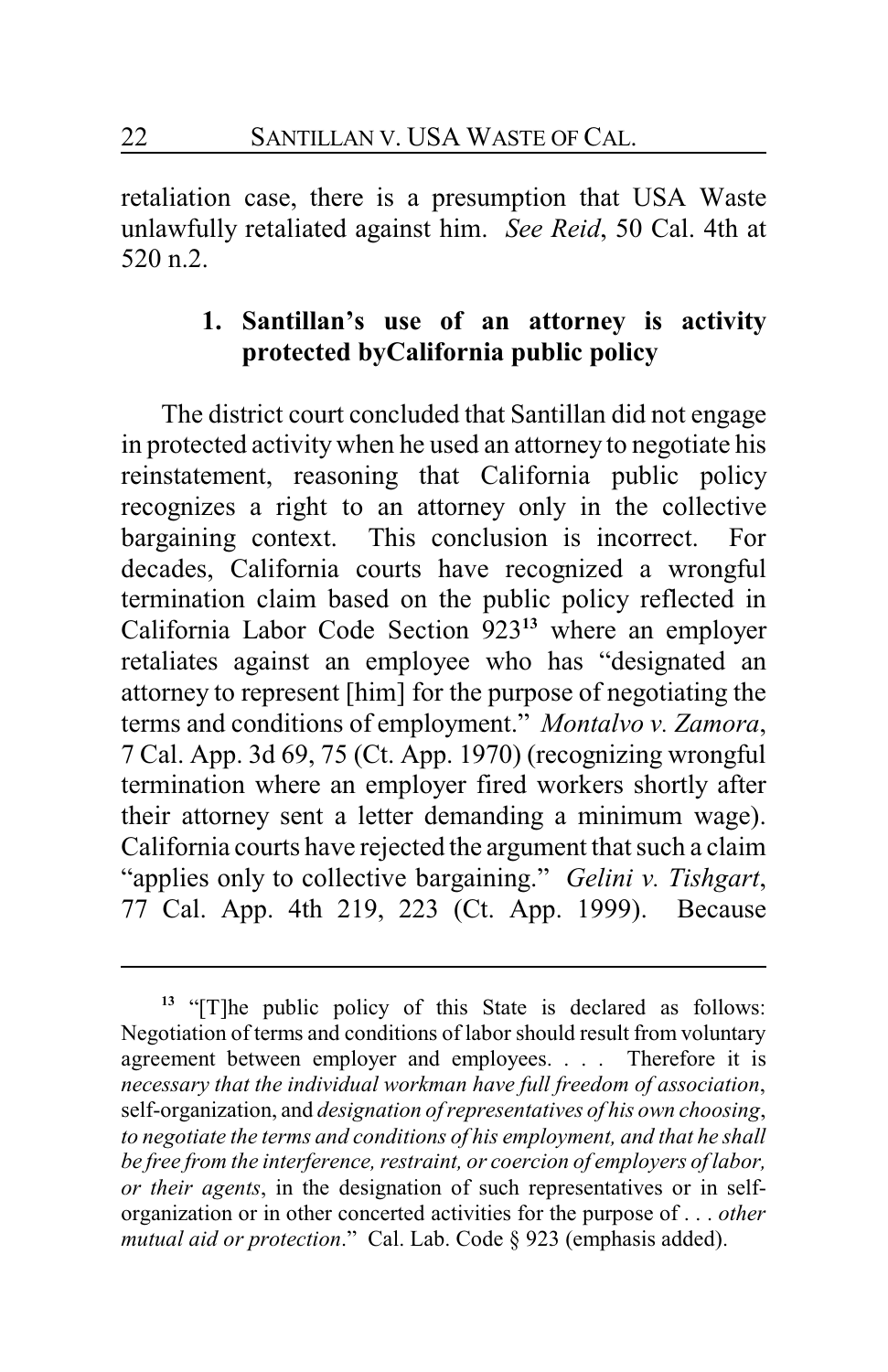California public policy protects Santillan's right to representation by an attorney to negotiate the terms and conditions of employment, he engaged in protected activity when he was represented by an attorney during the Settlement Agreement negotiations.

### **2. USA Waste fired Santillan because he was represented by his attorney at the Settlement Agreement negotiations**

Santillan also established a nexus between his termination in July 2012, and his protected activity because USA Waste fired him roughly two months after an attorney represented him during the Settlement Agreement negotiations with USA Waste. "The causal link between a protected activity and the alleged retaliatory action 'can be inferred from timing alone' when there is a close proximity between the two." *Thomas v. City of Beaverton*, 379 F.3d 802, 812 (9th Cir. 2004); *see also Nidds*, 113 F.3d at 919 (holding that a *prima facie* case was established where employee's "layoff occurred only four months after" he first engaged in protected activity by filing a complaint and "only one month after he filed his second complaint"); *Flait v. N. Am. Watch Corp.*, 3 Cal. App. 4th 467, 478 (Ct. App. 1992) (finding nexus established where employee "was terminated only a few months after" he engaged in protected activity).

We hold that Santillan established a *prima facie* retaliation case, which in turn gives rise to a presumption of unlawful retaliation.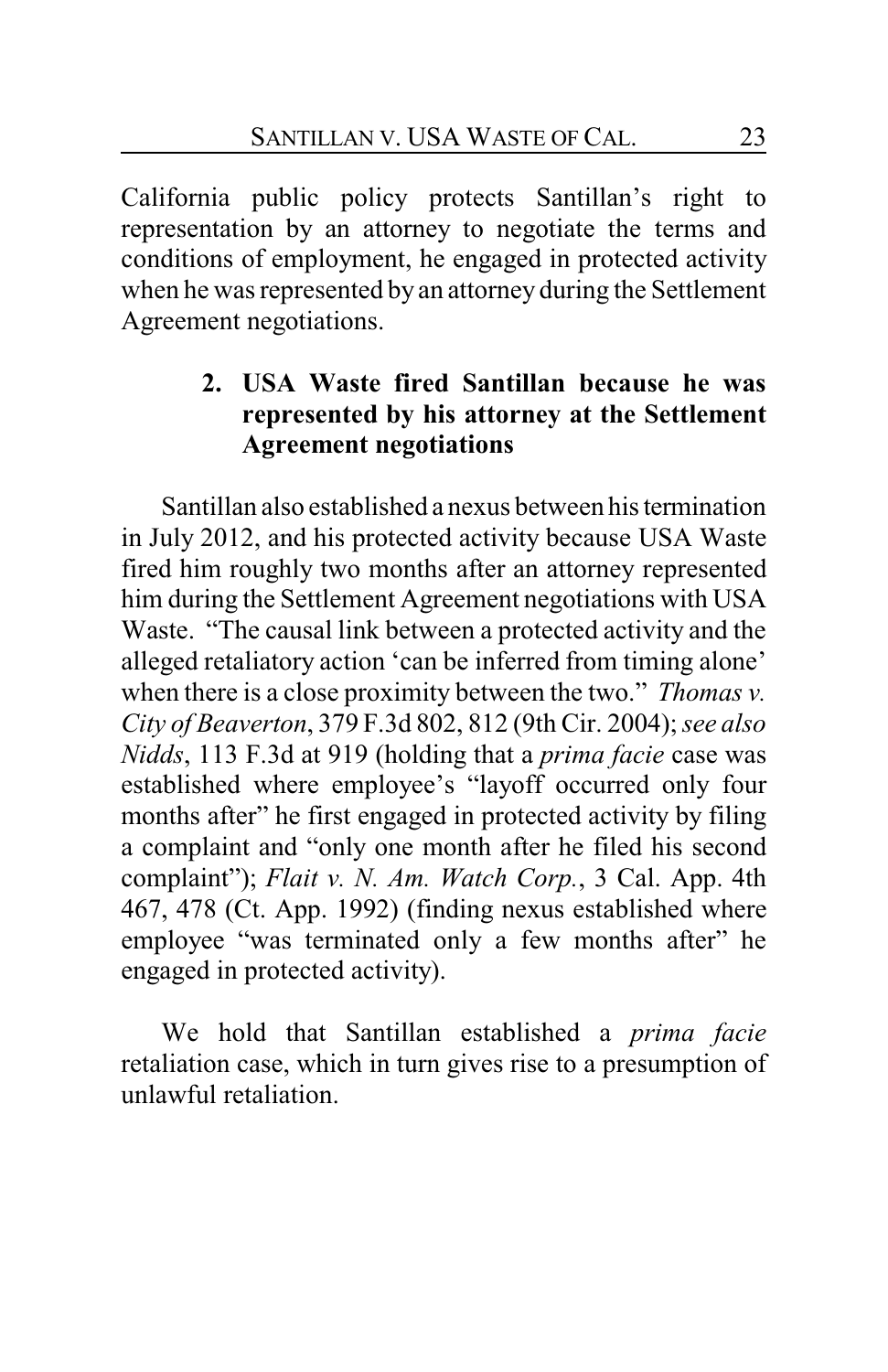## **B. The district court erred in holding that USA Waste provided a legitimate reason for firing Santillan**

As discussed *supra* in Part II.B., USA Waste cannot rebut the presumption that it retaliated against Santillan by relying on the IRCA's employment eligibility verification requirements for new employees or the Settlement Agreement as a legitimate reason for firing Santillan. These reasons for firing Santillan are not legitimate because (1) the IRCA exempts Santillan from these requirements since he was continuing his employment with USA Waste because he was reinstated as a result of a settlement, and (2) USA Waste could not make Santillan's reinstatement contingent upon verification of his immigration status because doing so would violate California public policy. *See discussion supra* Part  $\mathbf{I}$  $\mathbf{I}$  $\mathbf{B}$ 

## **C. USA Waste failed to meet its burden as to Santillan's claim based on retaliation discrimination**

For the foregoing reasons, we REVERSE the district court's grant of summary judgment in favor of USA Waste on Santillan's wrongful termination claim based on retaliation.

### **IV. The district court did not abuse its discretion by denying Santillan's request for leave to amend the complaint**

At the summary judgment hearing, Santillan's attorney orally requested leave to amend the complaint to add a breach of contract claim.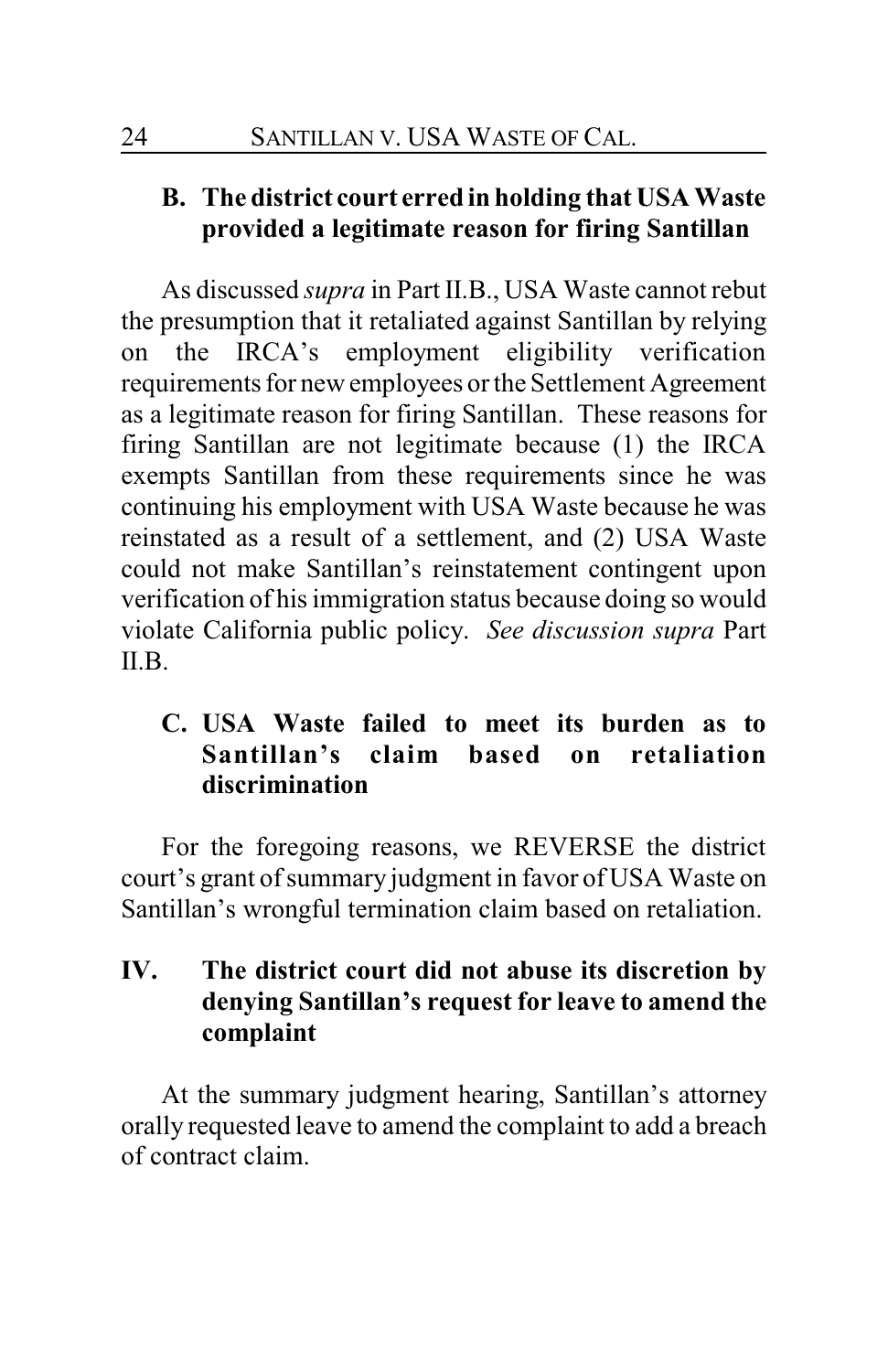Santillan failed to show that he was diligent in seeking to amend the complaint, as his request for leave to amend came eight months after the deadline for making such a request. *See Johnson v. Mammoth Recreations, Inc.*, 975 F.2d 604, 609 (9th Cir. 1992) ("If [the moving] party was not diligent, the inquiry should end."). Morever, Santillan failed to show good cause for modifying the previously issued scheduling order. *See* Fed. R. Civ. P. 16(b)(4) ("A schedule may be modified only for good cause and with the judge's consent.").

We therefore conclude that the district court did not abuse its discretion by denying Santillan's request for leave to amend the complaint.

#### **CONCLUSIONS**

In sum, we REVERSE the district court's grant of summary judgment in favor of USA Waste on Santillan's wrongful termination claim based on age discrimination and retaliation and REMAND for further proceedings consistent with this opinion.<sup>14</sup>

We AFFIRM the district court's denial of Santillan's request for leave to amend the complaint.

**<sup>14</sup>** We leave to the district court to determine on remand whether triable issues of fact remain that would preclude a grant of summary judgment in favor of Santillan. *See Albino*, 747 F.3d at 1176–77 (reversing summary judgment for defendant and remanding with instructions to enter summary judgment for plaintiff); *Portsmouth Square*, *Inc. v. S'holders Protective Comm.*, 770 F.2d 866, 869 (9th Cir. 1985); *Cool Fuel, Inc. v. Connett*, 685 F.2d 309, 311 (9th Cir. 1982); *see also* Fed. R. Civ. P. 56(f).